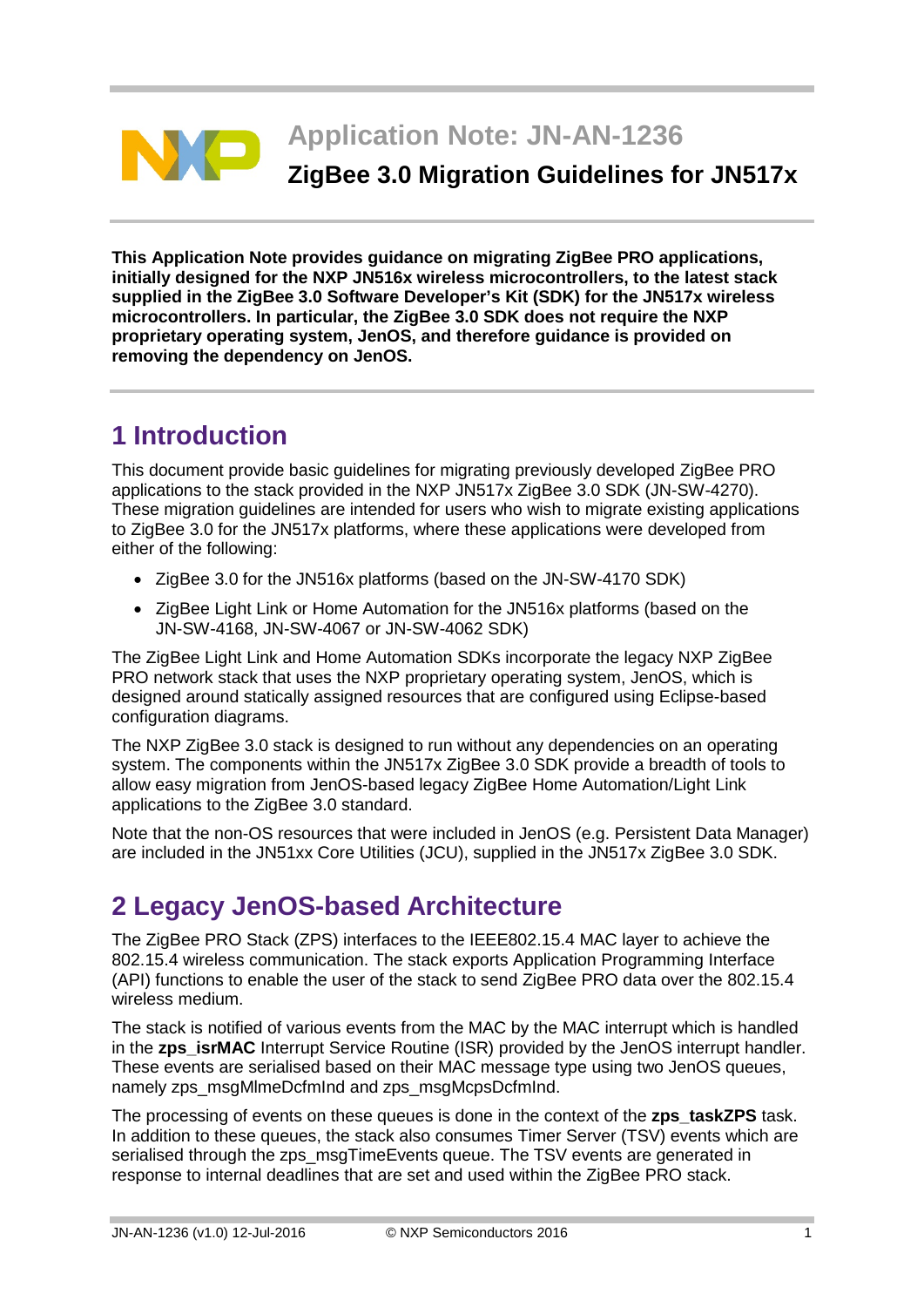The ZigBee PRO stack communicates to the user application by posting messages on a shared queue, APP\_msgZpsEvents, using an application task which can be configured through the Eclipse-based configuration. At least one task must be provided by the application to handle events generated by the stack.

This sets up two producer/consumer hierarchies:

- ZPS task as the consumer and the MAC ISR/TSV timer as producer
- Application as the consumer and the ZPS task as the producer

The ZPS task has a lower base priority than the application task. However, it locks a shared mutex which raises the priority of the ZPS task to be the dispatch priority of the mutex group. It pushes any pending event to the application queue. It also briefly lowers its priority to its base priority, which enables the application task attached to the queue to run and read the message off the queue. This allows the shared queue to be small. Once the message is consumed by the application task and the function returns, the ZPS task captures the shared mutex which allows it to run in the dispatch priority, allowing it to run to completion.

There is no queue between the application and the stack to serialise transmission API function calls originating in the application. This is achieved by using mutexes (mutexZPS and mutexMAC) to share the use of the MAC and protect the context structures within the stack.

The features of JenOS include:

- Task functions are allowed to run to completion.
- Tasks can be activated by explicit API function calls.
- Tasks can be scheduled to be in a pending state as a result of OS software timer expiry, posting a message on the queue or task activation in the currently running task.
- Stack memory is shared to store stack frames for all OS tasks. This results in optimisation of stack usage by running tasks in co-operative groups.
- Scheduling priorities of tasks are controlled by being part of the mutex group.
- All the OS resources are statically allocated at compile-time.

A hierarchy exists in the processing of messages by the ZPS task from the three queues. The timer queue and the MCPS data queue are given higher precedence than the MLME Queue.

The ZPS task reads the queued message from the timer/MCPS queue every time the task is activated. It grabs the ZPS mutex which makes it the highest priority task in the mutex group of which the application task is also a member. This allows the ZPS task to run un-interrupted when it is processing the queued message. The only events that can interrupt the ZPS task are higher priority tasks which are not part of the mutex group and interrupts.

The advantages and disadvantages of this arrangement are as follows:

#### **Advantages**

- Lower memory requirements for the application queue (needs to be only of size 1)
- Low over-head for context switches, as tasks can be run co-operatively
- Lower stack usage as a result of few context switches and shared stack
- Flexible approach because higher priority tasks can be outside the co-operative group, so reduces blocking time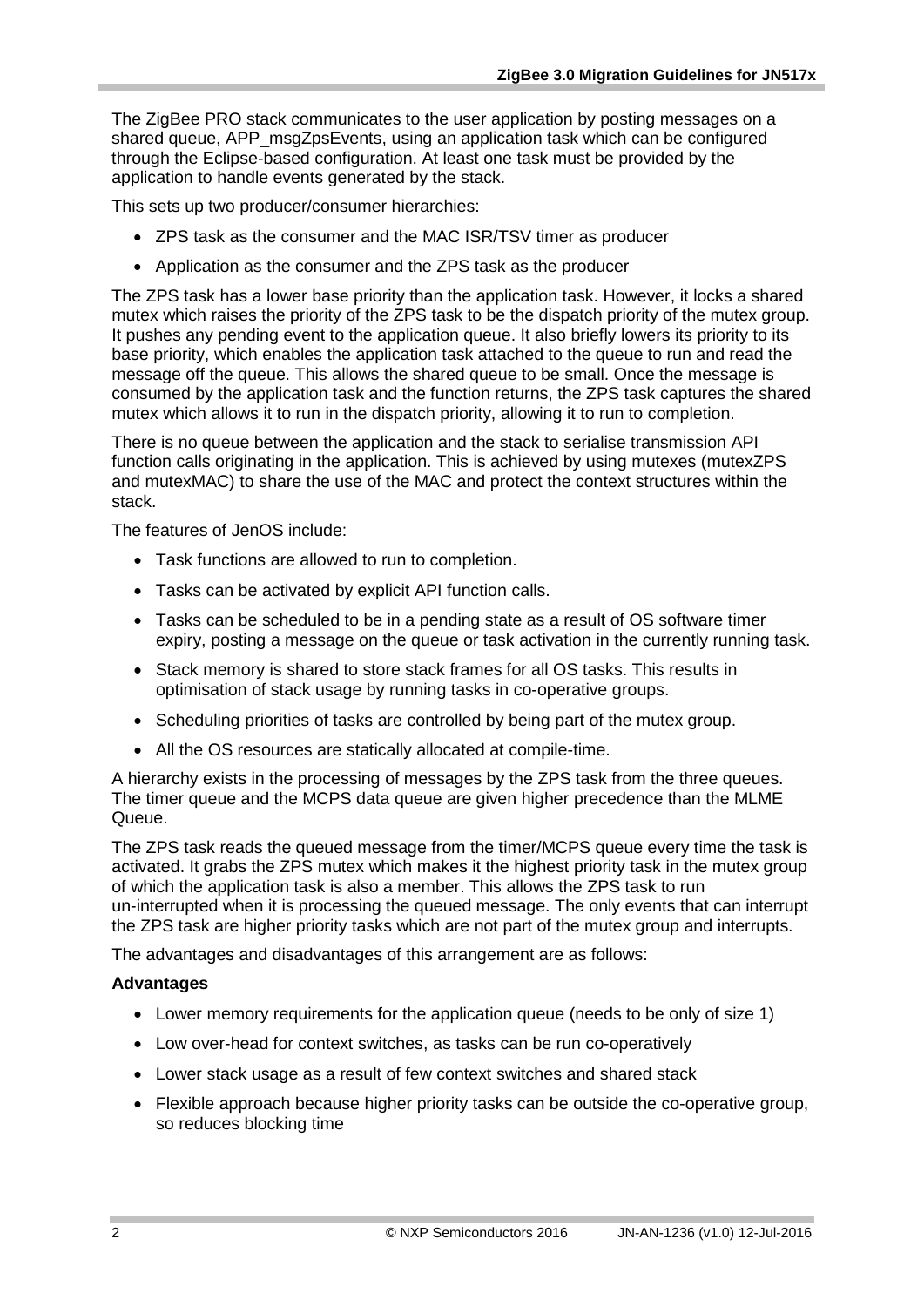#### **Disadvantages**

- Increases the need for bigger queues for timer/MCPS/MLME queues
- Critical messages can be lost as a result of queue overflows

# **3 Application Migration to Non-OS-based ZigBee 3.0**

This section describes how to migrate a JN516x application designed using the OS-based ZigBee Home Automation/Light Link SDK to a non-OS-based ZigBee 3.0 application for a JN517x device. It is recommended that to migrate to ZigBee 3.0, the approach should be to develop a new application to which existing application functionality will be ported.

The effort can be broadly divided into the following:

- 1. Pre-requisite changes
- 2. Replacing the ISRs
- 3. Replacing Application Task with equivalent functions
- 4. Replacing the OS timers with equivalents
- 5. Creation of queues
- 6. Implementing critical sections

These areas are detailed in the sub-sections below.

### **3.1 Application Pre-requisites**

The application controls the various resources the ZigBee 3.0 stack uses.

All internal stack communication with the radio and timers is synchronised through three queues:

- MLME Queue (Service MLME data, i.e. for association, beacons etc)
- MCPS Queue (Service MCPS data requests)
- Timer Queue (Service timer expiry)

The size of these queues depends on the size of the network and can be customised depending on the application.

The following resources are mandatory and should always be assigned in the application:

| $/*$ #defines $*/$                                       |    |
|----------------------------------------------------------|----|
| #define TIMER_QUEUE_SIZE                                 | 8  |
| #define MLME QUEUE SIZE                                  | 8  |
| #define MCPS_QUEUE SIZE                                  | 24 |
|                                                          |    |
| /*imported variables*/                                   |    |
| extern tszQueue zps msgMlmeDcfmInd;                      |    |
| extern tszQueue zps_msgMcpsDcfmInd;                      |    |
| extern tszQueue zps TimeEvents;                          |    |
|                                                          |    |
|                                                          |    |
|                                                          |    |
| zps tsTimeEvent asTimeEvent[TIMER QUEUE SIZE];           |    |
| MAC tsMcpsVsDcfmInd asMacMcpsDcfmInd[MCPS_QUEUE_SIZE];   |    |
| MAC_tsMlmeVsDcfmInd asMacMlmeVsDcfmInd[MLME_QUEUE_SIZE]; |    |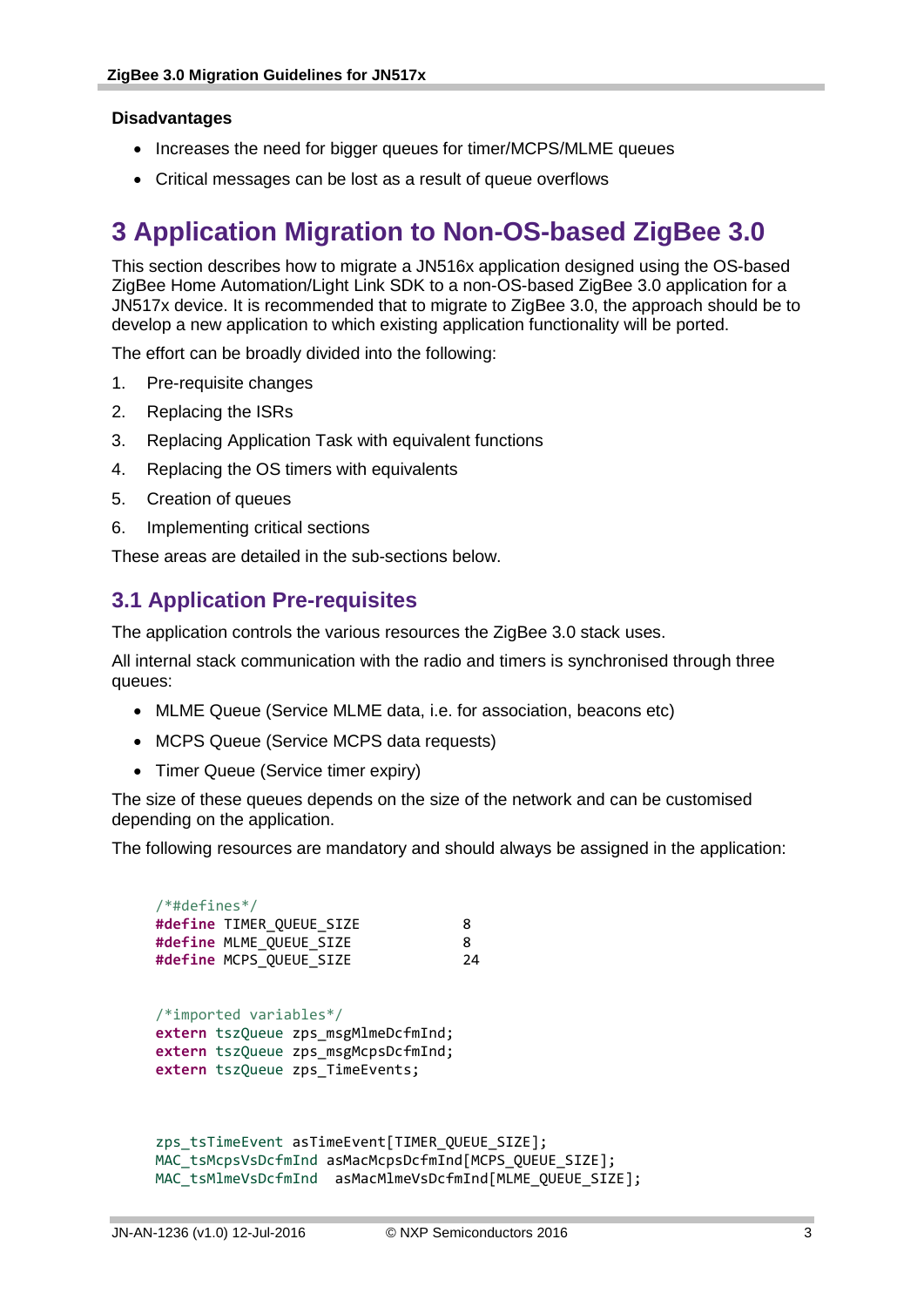The application must implement the function to allocate the various resources that it uses and those required by the stack, as follows:

```
void app_vInitResources(void)
{
     /* Initialise the Z timer module */
  ZTIMER_eInit(asTimers, sizeof(asTimers) / sizeof(ZTIMER_tsTimer));
  /* Create Z timers */
 /* create all the queues*/
        ZQ_vQueueCreate(&zps_msgMlmeDcfmInd,MLME_QUEUE_SIZE,sizeof(MAC_tsMlm
        eVsDcfmInd),(uint8*)asMacMlmeVsDcfmInd);
        ZQ_vQueueCreate(&zps_msgMcpsDcfmInd,MCPS_QUEUE_SIZE,sizeof(MAC_tsMcp
        sVsDcfmInd),(uint8*)asMacMcpsDcfmInd);
        ZQ_vQueueCreate(&zps_TimeEvents,TIMER_QUEUE_SIZE,sizeof(zps_tsTimeEv
        ent),(uint8*)asTimeEvent);
        /* initialise any other resource the application uses */
```
The ZigBee 3.0 stack does not have any dependency on an OS. It is designed to function in a single non-terminating loop. After coming out of a cold restart, the application should implement and call the hardware initialisation function. The hardware initialisation function makes use of the standard NXP application hardware peripheral interface.

The example below provided for 3 general interrupt sources, the base band controller (MAC interrupt), the UART0 and the system controller interrupt.

/\* define interrupt priorities here – Higher value equates to higher priority\*/

```
#define NVIC_INT_PRIO_LEVEL_SYSCTRL (3)
#define NVIC_INT_PRIO_LEVEL_BBC (9)
#define NVIC_INT_PRIO_LEVEL_UART0 (4)
      void app_vSetUpHardware(void)
      {
            vAHI_Uart0RegisterCallback ( APP_isrUart );
            vAHI_SysCtrlRegisterCallback ( APP_isrSysController );
            u32AHI_Init();
            vAHI_InterruptSetPriority(MICRO_ISR_MASK_BBC, 
NVIC_INT_PRIO_LEVEL_BBC );
            vAHI_InterruptSetPriority(MICRO_ISR_MASK_UART0, 
NVIC INT PRIO LEVEL UART0 );
           vAHI_InterruptSetPriority(MICRO_ISR_MASK_SYSCTRL, 
      NVIC_INT_PRIO_LEVEL_SYSCTRL );
      }
```
}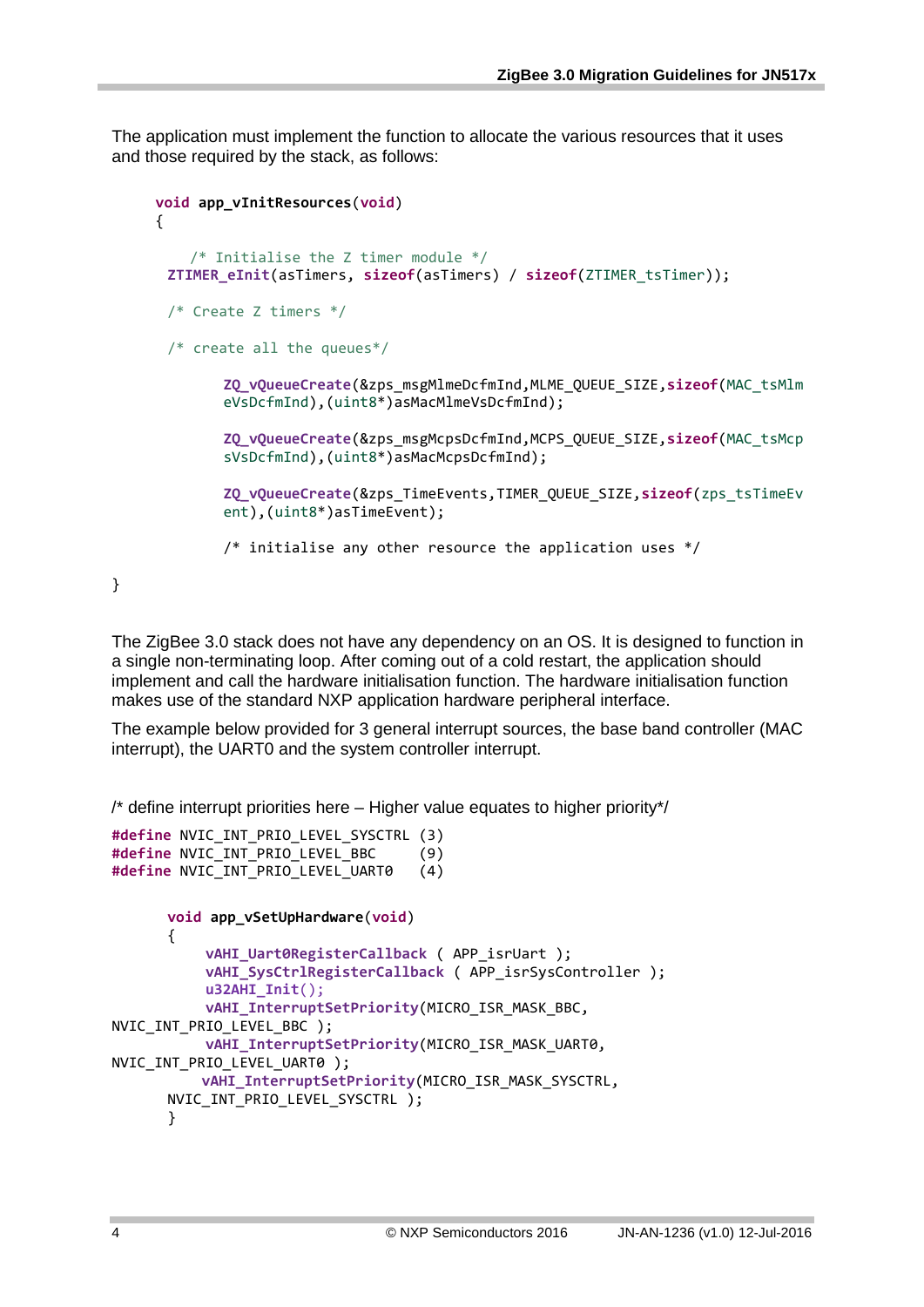After hardware initialisation, the control of the application should be passed to the control scheduling loop which may be implemented in its simplest form as follows:

```
void app_vMainloop(void)
      {
            /* idle task commences on exit from OS start call */ while (TRUE) {
                   /* application functions */
                    zps_taskZPS();
                    ZTIMER_vTask();
                    /* kick the watchdog timer */
                   vAHI WatchdogRestart();
                    PWRM_vManagePower();
 }
      }
```
The stack communicates with the application though a callback. The callback should be implemented as below:

```
PUBLIC void APP_vGenCallback(uint8 u8Endpoint, ZPS_tsAfEvent *psStackEvent)
{
```
}

An application may implement queues to break context between transmitting and receiving stack events. How the application chooses to service the events is beyond the scope of these migration guidelines.

If the application implements mutex locks, the mutex shall be implemented as a function call, as illustrated below:

```
bool t bAppMutex = FALSE;
PUBLIC void* APP_vMutex(void)
{
       return &bAppMutex;
```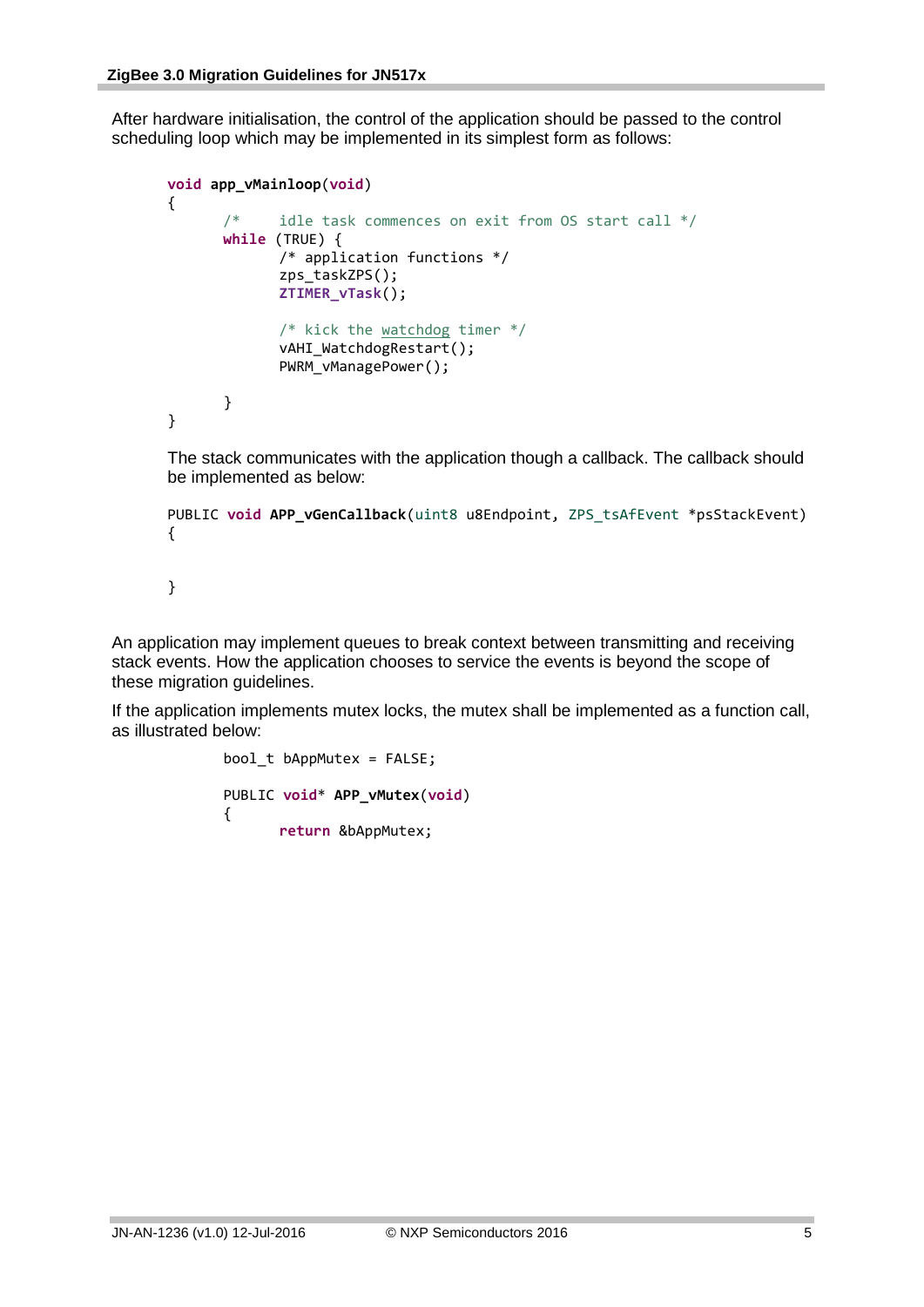## **3.2 Replace ISRs and Exception Handler**

In an OS-based application, each interrupt is configured in the OS diagram, as shown in the following example.

|                   | Interrupt Source "SystemController" |
|-------------------|-------------------------------------|
| Stimulates        |                                     |
| $\text{IPL} = 1$  | 42 ISR "APP_isrSysController"       |
| Type = controlled |                                     |

The removal of the OS allows use of the JN517x Integrated Peripheral APIs to handle exceptions and interrupt. The interrupt service routines are registered as callbacks to the relevant integrated peripheral handlers.

For example:

**vAHI\_Uart0RegisterCallback**( APP\_isrUart );

This registers a callback APP isrUart with the integrated peripheral interrupt handler for UART0. The callback function must then be implemented in the application. Please refer to the J*N517x Integrated Peripherals API User Guide (JN-UG-3118)* for further details.

The minimum Interrupt Priority Level (IPL) is 1 and the maximum IPL is 15.

To set the priority of an interrupt:

vAHI\_InterruptSetPriority(MICRO\_ISR\_MASK\_BBC, WVIC\_INT\_PRIO\_LEVEL\_BBC );

This function is documented in the above User Guide (JN-UG-3118).

The exception handlers are provided in the SDK and the source is available in **ZigbeeCommon/Source/port\_JN51x.c**.

### **3.3 Replace OS tasks**

In OS-based application design, a task is invoked by the expiry of a timer or a message posted in a message queue. In the non-OS-based design, the tasks must be re-implemented as functions. These functions may then be called as a result of polling the message queue (for new messages) or as the result of the expiry of a timer.

This non-OS-based design has a mechanism for installing the task as a callback function for timer expiry. For example, in the diagram below, the APP\_ButtonScanTimer expiry activates APP\_ButtonScanTask.

| irdware Counter "APP" cntr1ick1imer"       |           | <b>Cooperative Tasks</b>     |                     |
|--------------------------------------------|-----------|------------------------------|---------------------|
| <b>Software Timers</b>                     |           |                              |                     |
| Software Timer "APP_StartUPTimer"          |           | 몽 Task "APP_ButtonsScanTask" |                     |
|                                            |           | $Priority = 95$              |                     |
| [4] Software Timer "APP_ButtonsScanTimer"] | Activates | Autostarted = false          |                     |
| Software Timer "APP_BackOffTimer"          |           |                              |                     |
| CD Software Timer "APP TickTimer"          |           |                              | <b>S</b> Tack "Ticl |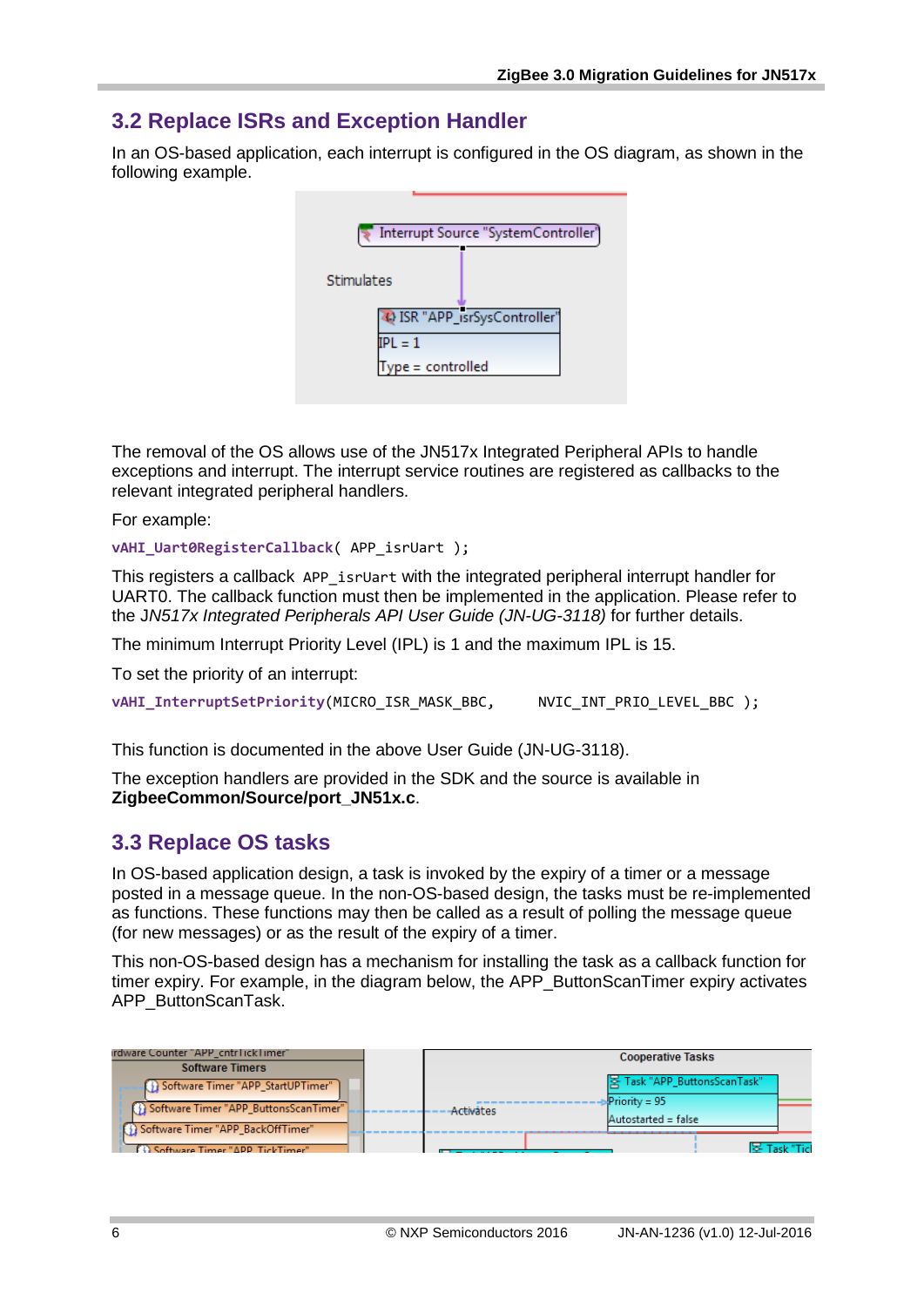by

Replace the OS\_TASK as a function. For example, replace

```
OS_TASK(APP_ButtonScanTask)
{
}
PUBLIC void APP_ButtonScanTask(void* pv)
{
}
```
This can be achieved either by editing the code for each function or by making a selective redefinition of the macro OS\_TASK in a common header file. An example of the latter is:

```
#ifdef NO_RTOS
#define OS_TASK(a) PUBLIC void ##a(void *pv)
#endif
```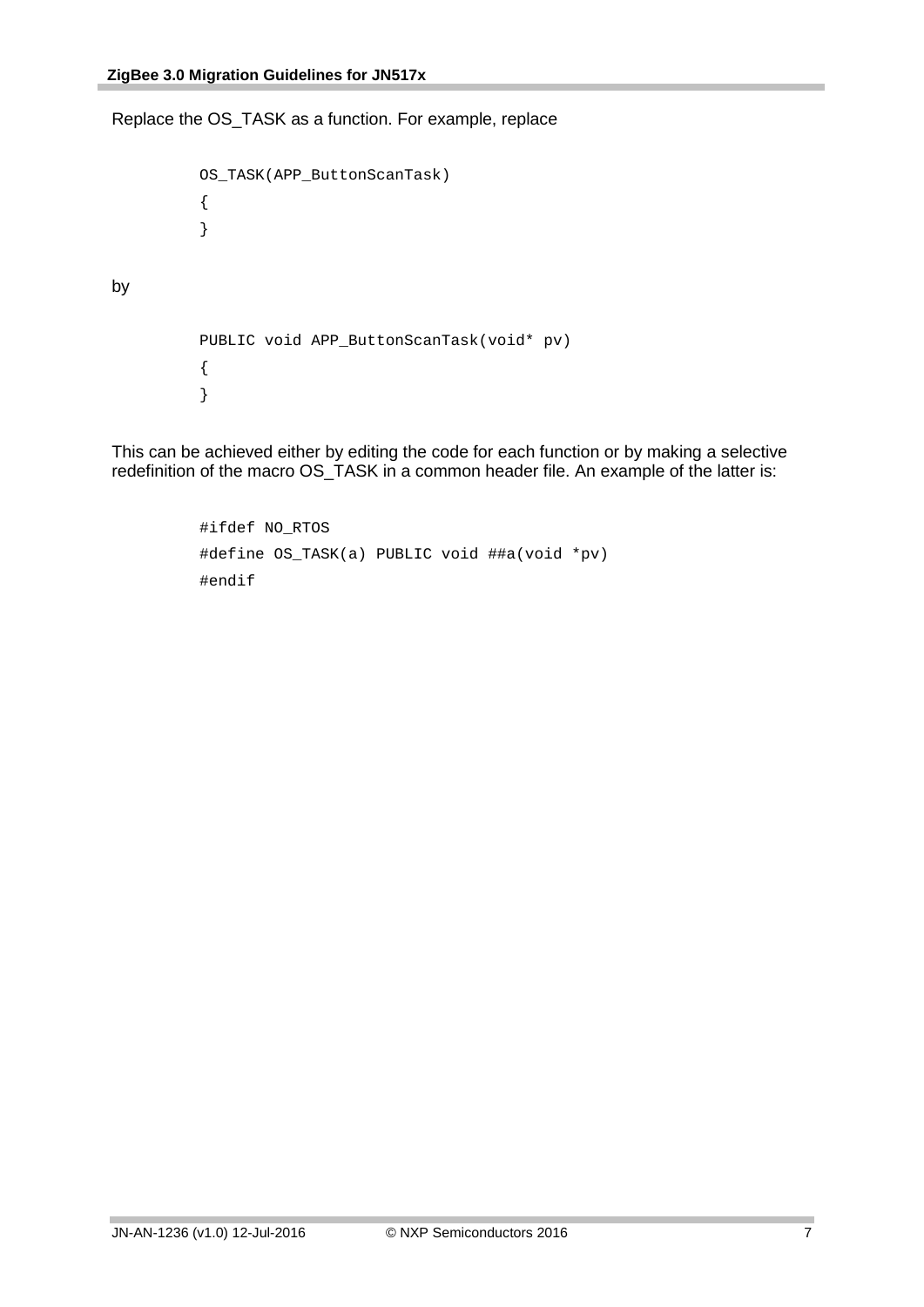## **3.4 Replace OS Timers and Callback Handler**

In an OS-based application, the software timers are initialised in the OS configuration. An example of APP\_PollTimer is shown below, where APP\_PollTimer activates APP\_PollTask.

| [12] Hardware Counter "APP_cntrTickTimer" |           | CoopTasks                                                       |                          |
|-------------------------------------------|-----------|-----------------------------------------------------------------|--------------------------|
| <b>Software Timers</b>                    |           |                                                                 | <b>Cooperative Tasks</b> |
| Software Timer "APP_PollTimer"            | Activates | 물 Task "APP_PollTask"<br>$Priority = 90$<br>Autostarted = false |                          |

The timer is started using the **OS\_eStartSWTimer()** function. Upon timer expiry, the corresponding task is activated. The timer can also be stopped by using the **OS\_eStopSWTimer()** function.

In a non-OS-based application, the ZTimer utility can be used to initialise, start and stop the timer. The ZTimer utility is part of the ZigBee 3.0 SDK. The ZTimer module can be initialised using the **ZTIMER\_eInit()** function and a timer callback is registered using the **ZTIMER\_eOpen()** function.

```
e.g. ZTIMER_eOpen(&u8TimerPoll, APP_cbTimerPoll, NULL, 
ZTIMER_FLAG_PREVENT_SLEEP);
```
Then this timer can be started using the **ZTIMER\_eStart()** function.

e.g. ZTIMER eStart(u8TimerPoll, u32Time);

Once the timer expires, the registered callback function (e.g. APP\_cbTimerPoll) will be called.

If needed, the application can also stop the timer using the **ZTIMER\_eStop()** function.

The **ZTIMER\_vTask()** function should be called in the scheduling loop. Note that the ZTimer uses the tick timer interrupt to provide the timer functionality. The expiry happens in the context of the interrupt but the expiry callback function is only called in the context of the **ZTIMER\_vTask()** function.

### **3.5 Create Message Queues**

In an OS-based application, the message queues are created by the OS configuration.

For a non-OS-based application, the message queues are created by calling the **ZQ\_vQueueCreate()** function for all the required message queues in application, as follows.

```
ZQ_vQueueCreate (
                &APP_msgEvents,
                APP_OUEUE_SIZE,
                 sizeof(APP_tsEvent), 
                 (uint8*)asAppMsgEvent);
```
where:

- APP\_msgEvents is a structure of type **tszQueue**
- asAppMsgEvent is a buffer for the queue of size APP\_QUEUE\_SIZE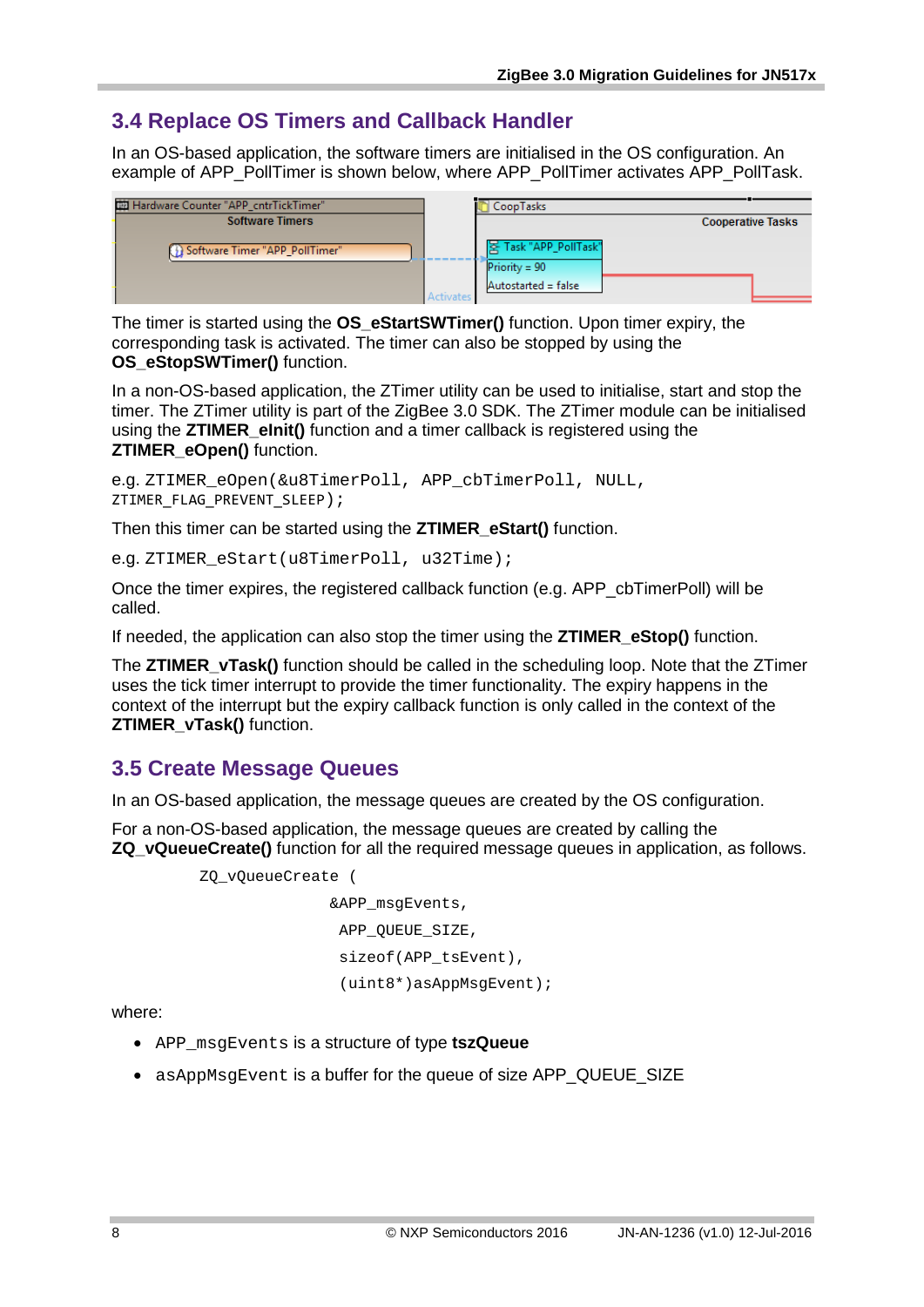To send a message, the OB-based function call needs to be replaced with the non-OS equivalent call, as shown in the example below:

#### Replace

```
OS_ePostMessage(APP_msgSerialTx, &u8TxByte)
```
with

ZQ\_bQueueSend(&APP\_msgSerialTx, &u8TxByte)

Similarly, to receive a message on the queue, replace all occurrences of the OS-based function call with its non-OS equivalent, as shown in the example below:

#### Replace

```
OS_eCollectMessage(APP_msgSerialTx, &u8Byte)
```
with

ZQ\_bQueueReceive(&APP\_msgSerialTx, &u8Byte)

In the OS-based application design, there are tasks that are invoked once a message queue has received a message. In a non-OS-based application, the queue can be checked for incoming message repeatedly - if a message is available then the desired function is called.

For example:

```
if (ZQ_bQueueReceive (&APP_msgPOREvents, &sAppPorEvent))
{
        DBG_vPrintf(TRACE_LIGHT_NODE, "\n\nPOR Event: %d", sAppPorEvent.eType);
        vHandlePorEvent(&sAppPorEvent);
}
```
The code can be called repeatedly to check for any message received on the APP\_msgPOREvents queue.

The Queue functions are interrupt-safe and do not require additional protection from interrupts.

### **3.6 Implementing Critical Sections**

In the OS-based application design, a mutex (mutual exclusion) provides control of shared resources and also prevents interrupt protection. The mutex group takes the highest priority of the tasks allowed to lock the mutex, and hence provides an implementation of priority ceiling and priority inheritance.

A mutex is locked and unlocked using the critical section API functions. A critical section of code within the user task/ISR must be delimited with the **OS\_eEnterCriticalSection()** and **OS\_eExitCriticalSection()** functions.

In the non-OS equivalent, the functions **ZPS\_u8GrabMutexLock()** and **ZPS\_u8ReleaseMutexLock()** are used to delimit the critical section of code.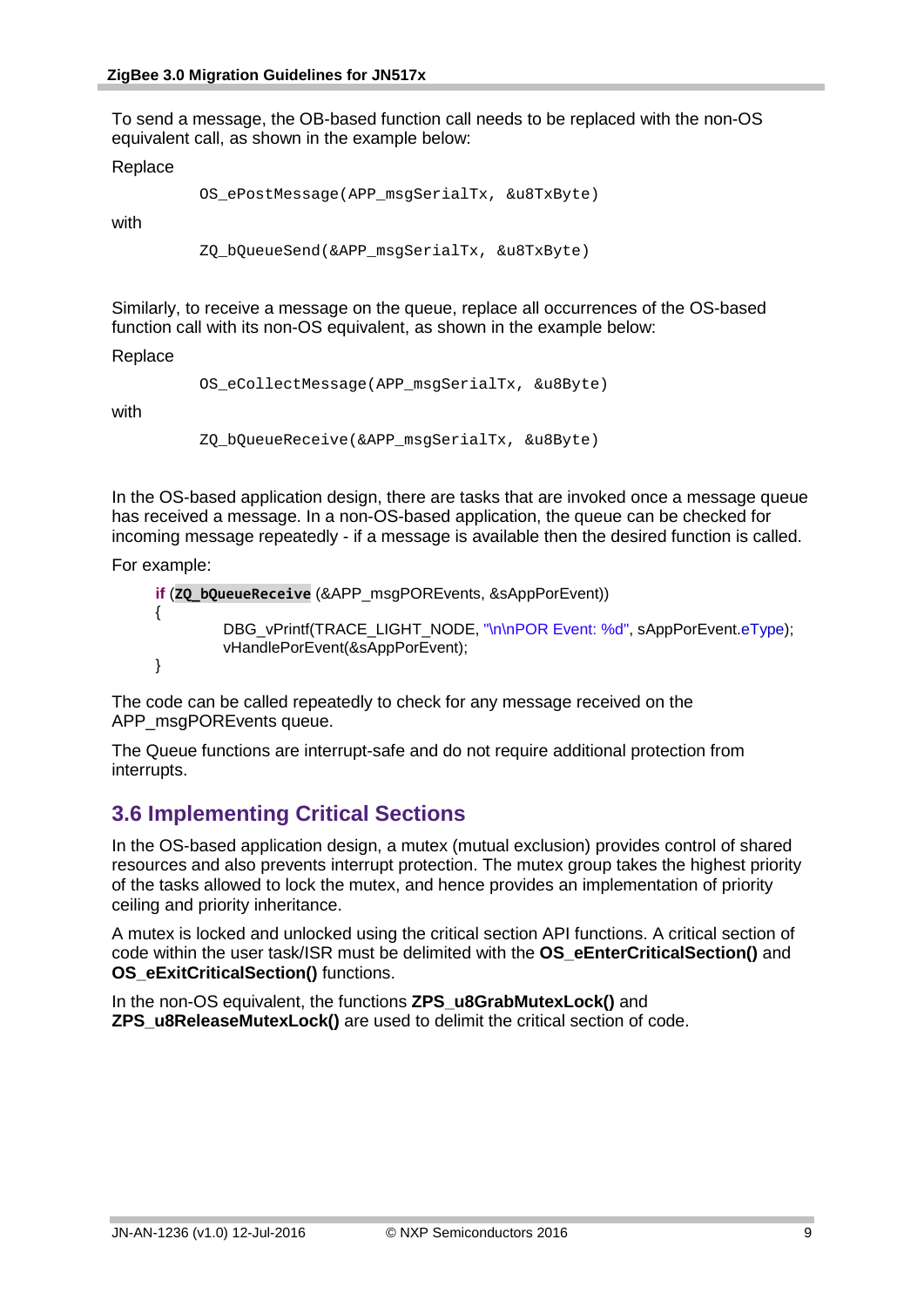Note the following:

- Critical sections disable interrupts. They should be used for very critical data handling where being pre-emptied by an interrupt would cause data corruption. In the critical section, another task with priority below 11 would not pre-empt the processing. The limit of 11 is arbitrary, so you can still have higher priority interrupts. As this switches off interrupts, this should only be used for fast, urgent and critical code.
- A mutex can be used for any code which should not be re-entered. So you can use this for any shared modules or frequently used API functions which you do not want to be pre-empted or called out of context. You must provide your own mutex handle which needs to be created in your application as a function call.

It should also be noted that critical sections only provide protection from interrupts with priority lower than 11. The OSMIUM nested interrupt functionality will ensure that higher priority interrupts always pre-empt lower priority interrupts. When a critical section is entered, the code which is running in the critical section will be given an interrupt priority of 11. Hence, it is vital that critical sections are used where this latency is taken into account and acceptable.

# **4 Migration of NXP Application Notes**

This section describes how to migrate the following NXP Application Notes (provided for ZigBee Light Link and Home Automation) to ZigBee 3.0:

- JN-AN-1171: ZigBee Light Link Solution
- JN-AN-1189: ZigBee Home Automation Demonstration

## **4.1 Migrating JN-AN-1171 (ZigBee Light Link Solution)**

For ZigBee 3.0, it is recommended that you use the following Application Notes instead of migrating JN-AN-1171:

- JN-AN-1218: ZigBee 3.0 Light Bulbs
- JN-AN-1219: ZigBee 3.0 Controller and Switch

If it is really necessary to migrate JN-AN-1171, please follow the guidelines below. The ZigBee 3.0 Application Notes JN-AN-1218 and JN-AN-1219 also serve as good references while doing the migration.

- 1. Touchlink functionality is now part of the Base Device in ZigBee 3.0. Therefore, the application does not need the Touchlink code (**app\_light\_commissioning\_task.c** file). Touchlink and the other required Base Device features can be enabled by including the following build options in the Makefile.
	- a. BDB\_SUPPORT\_TOUCHLINK\_INITIATOR\_END\_DEVICE ?= 1

Add this option on Controller builds to enable Touchlink Initiator functionality on ZigBee End Devices.

b. BDB SUPPORT TOUCHLINK INITIATOR ROUTER ?= 1

This is only required if a ZigBee Router needs Touchlink Initiator capability.

c. BDB SUPPORT TOUCHLINK TARGET ?= 1

Add this option on Light builds to enable Touchlink Target functionality on ZigBee Router devices.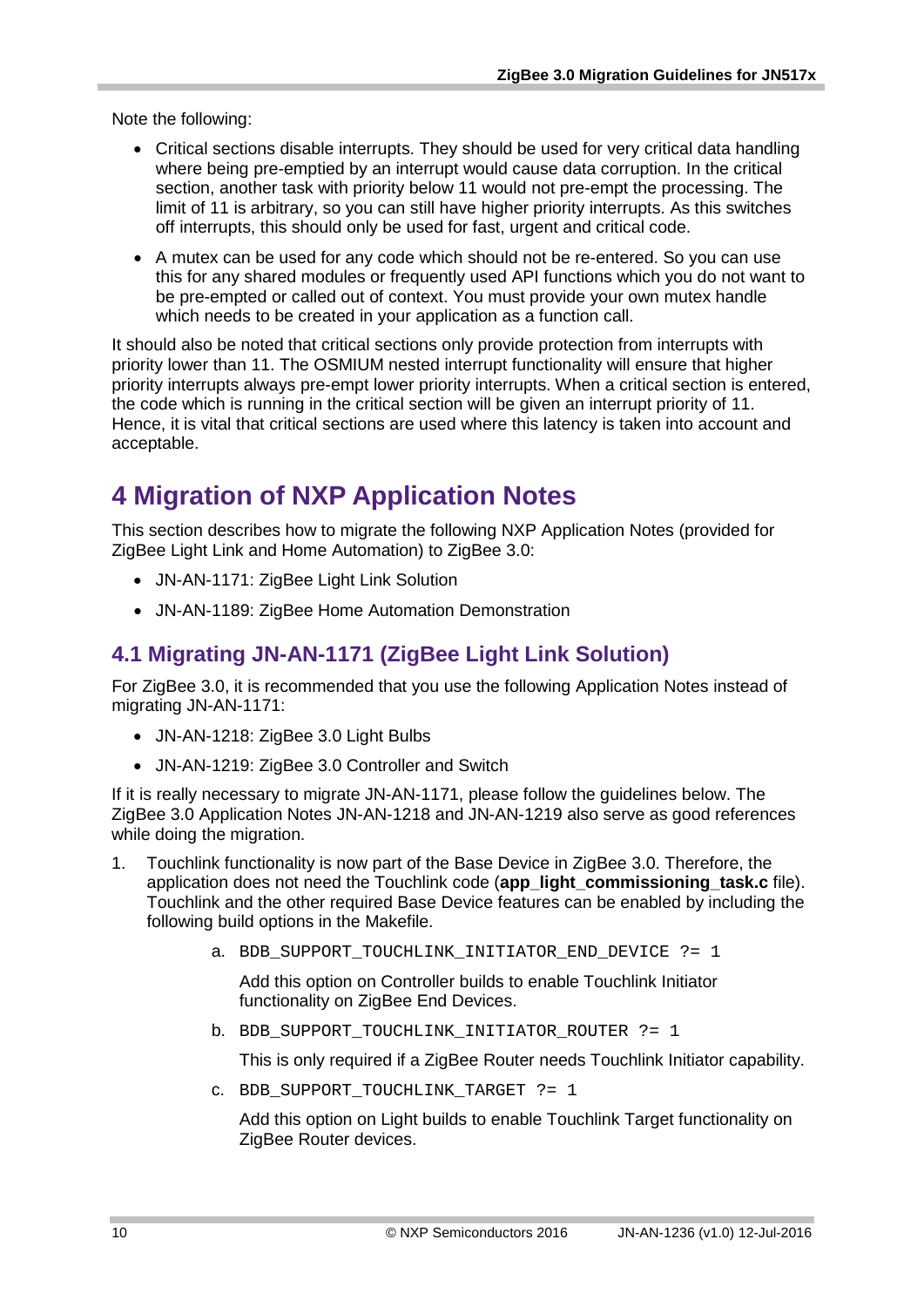d. BDB\_SUPPORT\_NWK\_STEERING ?= 1

This must be enabled to be compliant with ZigBee 3.0 Base Device.

e. BDB\_SUPPORT\_NWK\_FORMATION ?= 1

If this is enabled then a ZigBee Router will be capable of forming a distributed network. In the case of a ZigBee Co-ordinator, this will enable the functionality for forming a centralised network.

f. BDB\_SUPPORT\_FIND\_AND\_BIND\_INITIATOR ?= 1

Add if 'Finding and Binding' initiator functionality is needed in the application.

g. BDB\_SUPPORT\_FIND\_AND\_BIND\_TARGET ?= 1

Add if 'Finding and Binding' target functionality is needed in the application.

h. BDB\_SUPPORT\_OOBC ?= 1

Add if 'Out of Band Commissioning' functionality is needed in the application.

Add "include \$(SDK\_BASE\_DIR)/Components/BDB/Build/config.mk" in the Makefile so that the appropriate Base Device source will be taken while building the application.

STACK\_SIZE and MINIMUM\_HEAP\_SIZE must be defined in the Makefile. Also remove **APP\_stack\_size.ld** from the application's build directory.

Set JENNIC SDK to JN-SW-4270 and JENNIC STACK to ZCL in the Makefile.

Replace APP\_CLUSTER\_ZLL\_SRC with APP\_CLUSTER\_LIGHTING\_SRC.

Update UTIL\_SRC\_DIR and BDB\_SRC\_DIR with the following.

UTIL\_SRC\_DIR = \$(COMPONENTS\_BASE\_DIR)/ZigbeeCommon/Source

BDB\_SRC\_DIR = \$(COMPONENTS\_BASE\_DIR)/BDB/

Remove all APPSRC files starting with **os\_**.

In the Makefile, rename "Utilities/Include" to "ZigbeeCommon/Include", due to the folder structure alignment in ZigBee 3.0.

The old ZCL structure is split into ZCL and ZCIF, hence include "ZCIF/Include" in the Makefile include section.

For any further change needed, please refer to the Makefiles present in the Application Notes JN-AN-1219 (ZigBee 3.0 Controller and Switch) and JN-AN-1217 (ZigBee 3.0 Base Device).

- 2. Remove all the OS-related includes and function calls from the application. During application initialisation (APP vInitialiseNode()), the Base Device must be initialised by calling the **BDB\_vInit()** API function. For further details of the BDB API functions and their usage, please refer to the *ZigBee 3.0 Devices User Guide (JN-UG-3114)*.
- 3. All the events from the underlying layers (Stack and Base Device) are passed to a callback function defined in the application. Hence, the application needs to define the callback function **APP\_vBdbCallback()** and handle the events within this callback. For the events coming into this callback, refer to the *ZigBee 3.0 Devices User Guide (JN-UG-3114)*. For reference implementations, refer to the JN-AN-1219 and JN-AN-1217 Application Notes.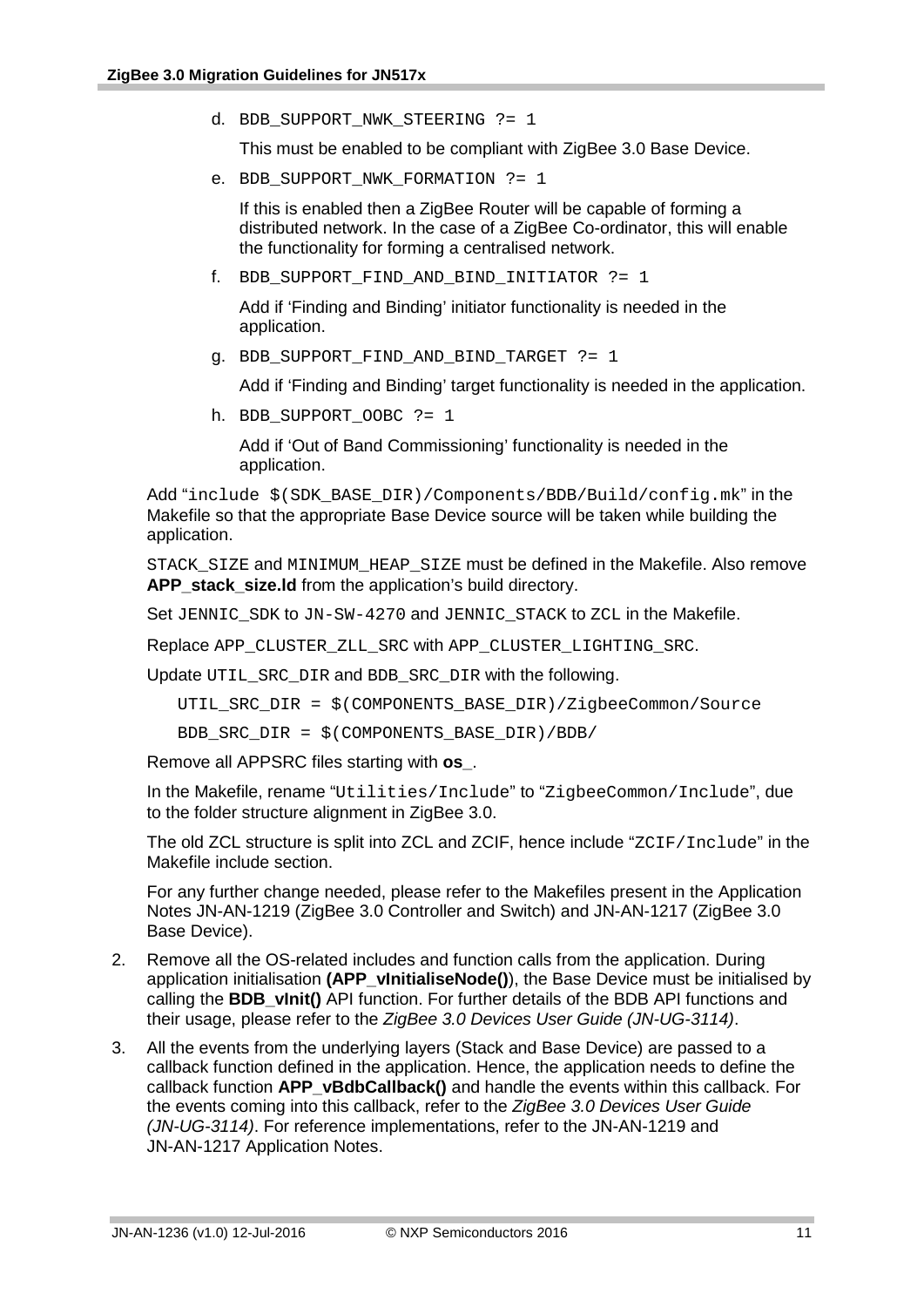- 4. In a ZigBee 3.0 application design, after the initialisation process has completed, the **BDB\_vStart()** function is called before entering into **APP\_vMainLoop**. The function **BDB\_vStart()** will start the Base Device.
- 5. The application must include the **bdb\_options.h** file to configure various aspects of the Base Device by altering Base Device attributes as well as constants in manufacturerspecific applications.
- 6. To start the Touchlink initiator process, the **BDB\_vZclEventHandler()** function needs to be called with event type BDB\_E\_ZCL\_EVENT\_TL\_START.
- 7. From the ZCL callback, on receiving the GENERAL\_CLUSTER\_ID\_IDENTIFY event, call **BDB\_vZclEventHandler()** with the event type BDB\_E\_ZCL\_EVENT\_IDENTIFY\_QUERY. This is required by the 'Finding and Binding' handling inside the Base Device.
- 8. From the ZCL callback, on receiving the event COMMISSIONING\_CLUSTER\_ID\_TL\_COMMISSIONING, if the event type is interPAN and related to the ZLL Profile, call **BDB\_vZclEventHandler()** with the event type set to BDB\_E\_ZCL\_EVENT\_TL\_IPAN\_MSG. This is needed by the Base Device to proceed with the Touchlink state machine.
- 9. If the network leave event for self-leave originated when Touchlink process is ongoing, call **BDB\_vZclEventHandler()** with event type ZPS\_EVENT\_NWK\_LEAVE\_CONFIRM.

## **4.2 Migrating JN-AN-1189 (ZigBee Home Automation Demo)**

For ZigBee 3.0, it is recommended that you use the following Application Notes instead of migrating JN-AN-1189:

- JN-AN-1218: ZigBee 3.0 Light Bulbs
- JN-AN-1219: ZigBee 3.0 Controller and Switch
- JN-AN-1220: ZigBee 3.0 Sensors

If it is really necessary to migrate JN-AN-1189, please follow the guidelines below. The ZigBee 3.0 Application Notes JN-AN-1218, JN-AN-1219 and JN-UG-1220 also serve as good references while doing the migration.

- 1. Network formation, network joining and 'Find and Binding' are now part of the Base Device in ZigBee 3.0. Hence, the application no longer needs code related to this functionality and the code should be removed. This can be done by removing the files **haEzJoin.c/.h**, **haEzFindAndBind.c/.h** and **haKeys.c/.h**. Network formation, network joining, 'Finding and Binding' and other required Base Device features can be enabled by including the following build options in the Makefile.
	- a. BDB\_SUPPORT\_NWK\_STEERING ?= 1

This must be enabled to be compliant with the ZigBee 3.0 Base Device.

b. BDB\_SUPPORT\_NWK\_FORMATION ?= 1

If this is enabled then a ZigBee Router will be capable of forming a distributed network. In the case of a ZigBee Co-ordinator, this will enable the functionality for forming a centralised network.

c. BDB\_SUPPORT\_FIND\_AND\_BIND\_INITIATOR ?= 1

Add if 'Finding and Binding' initiator functionality is needed in the application.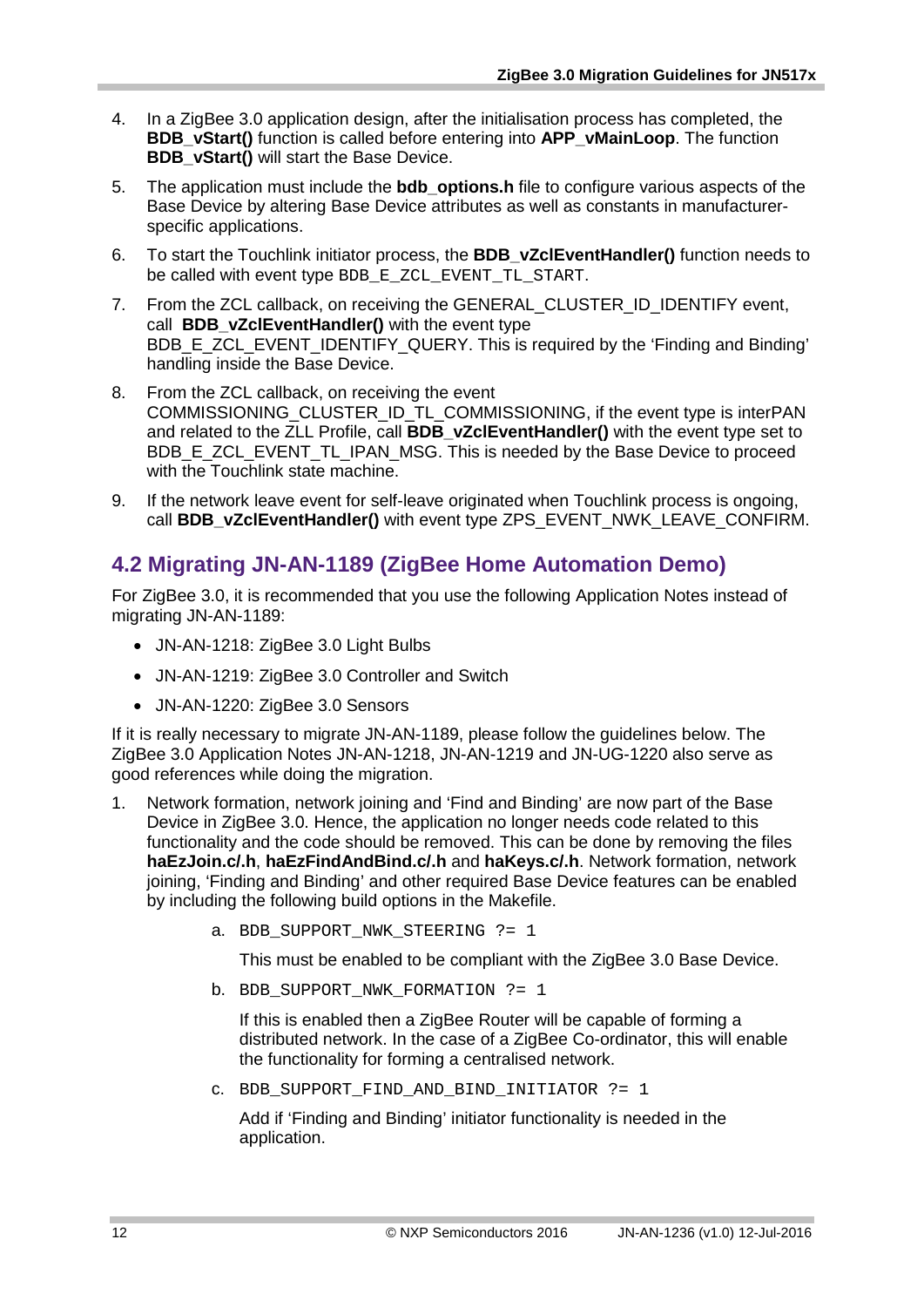d. BDB\_SUPPORT\_FIND\_AND\_BIND\_TARGET ?= 1

Add if 'Finding and Binding' target functionality is needed in the application.

e. BDB\_SUPPORT\_OOBC ?= 1

Add if 'Out of Band Commissioning' functionality is needed in the application.

Add "include \$(SDK\_BASE\_DIR)/Components/BDB/Build/config.mk" in the Makefile so that the appropriate Base Device source will be taken while building the application.

STACK\_SIZE and MINIMUM\_HEAP\_SIZE must be defined in the Makefile. Also remove APP stack size.Id from application's build directory.

Set JENNIC SDK to JN-SW-4270 and JENNIC STACK to ZCL in the Makefile.

Replace APP\_CLUSTER\_MEASUREMENT\_AND\_SENSING with APP\_CLUSTER\_MEASUREMENT\_AND\_SENSING\_SRC.

Update UTIL\_SRC\_DIR and BDB\_SRC\_DIR with the following:

UTIL\_SRC\_DIR = \$(COMPONENTS\_BASE\_DIR)/ZigbeeCommon/Source

BDB\_SRC\_DIR = \$(COMPONENTS\_BASE\_DIR)/BDB/

Remove all APPSRC files starting with **os\_**.

In the Makefile, rename "Utilities/Include" to "ZigbeeCommon/Include", due to the folder structure alignment in ZigBee 3.0.

The old ZCL structure is split into ZCL and ZCIF, hence include "ZCIF/Include" in the Makefile include section.

For any further change needed, please refer to the Makefiles present in the ZigBee 3.0 Application Notes JN-AN-1218, JN-AN-1219 and JN-AN-1220.

- 2. As the child ageing mechanism is now part of the ZigBee R21 stack, any code related to child ageing must be removed from the JN-AN-1189 Application Note. This includes the removal of the files **AgeChildren.c/.h** and **PingParent.c/.h**.
- 3. Remove all the OS-related includes and function calls from the application. During application initialisation **(APP\_vInitialiseNode()**), the Base Device must be initialised by calling the **BDB\_vInit()** API function. For further details of the BDB API functions and their usage, please refer to the *ZigBee 3.0 Devices User Guide (JN-UG-3114)*. Any references to OS-related resources, including **os.h** and **os\_gen.h**, must also be removed.
- 4. All the events from the underlying layers (Stack and Base Device) are passed to a callback function defined in the application. Hence, the application needs to define the callback function **APP\_vBdbCallback()** and handle the events within this callback. For the events coming into this callback, refer to the *ZigBee 3.0 Devices User Guide (JN-UG-3114)*. For reference implementations, refer to the JN-AN-1218, JN-AN-1219 and JN-AN-1220 Application Notes.
- 5. In a ZigBee 3.0 application design, after the initialisation process has completed, the **BDB\_vStart()** function is called before entering into **APP\_vMainLoop**. The function **BDB** vStart() will start the Base Device.
- 6. The application must include the **bdb\_options.h** file to configure various aspects of the Base Device by altering Base Device attributes as well as constants in manufacturerspecific applications.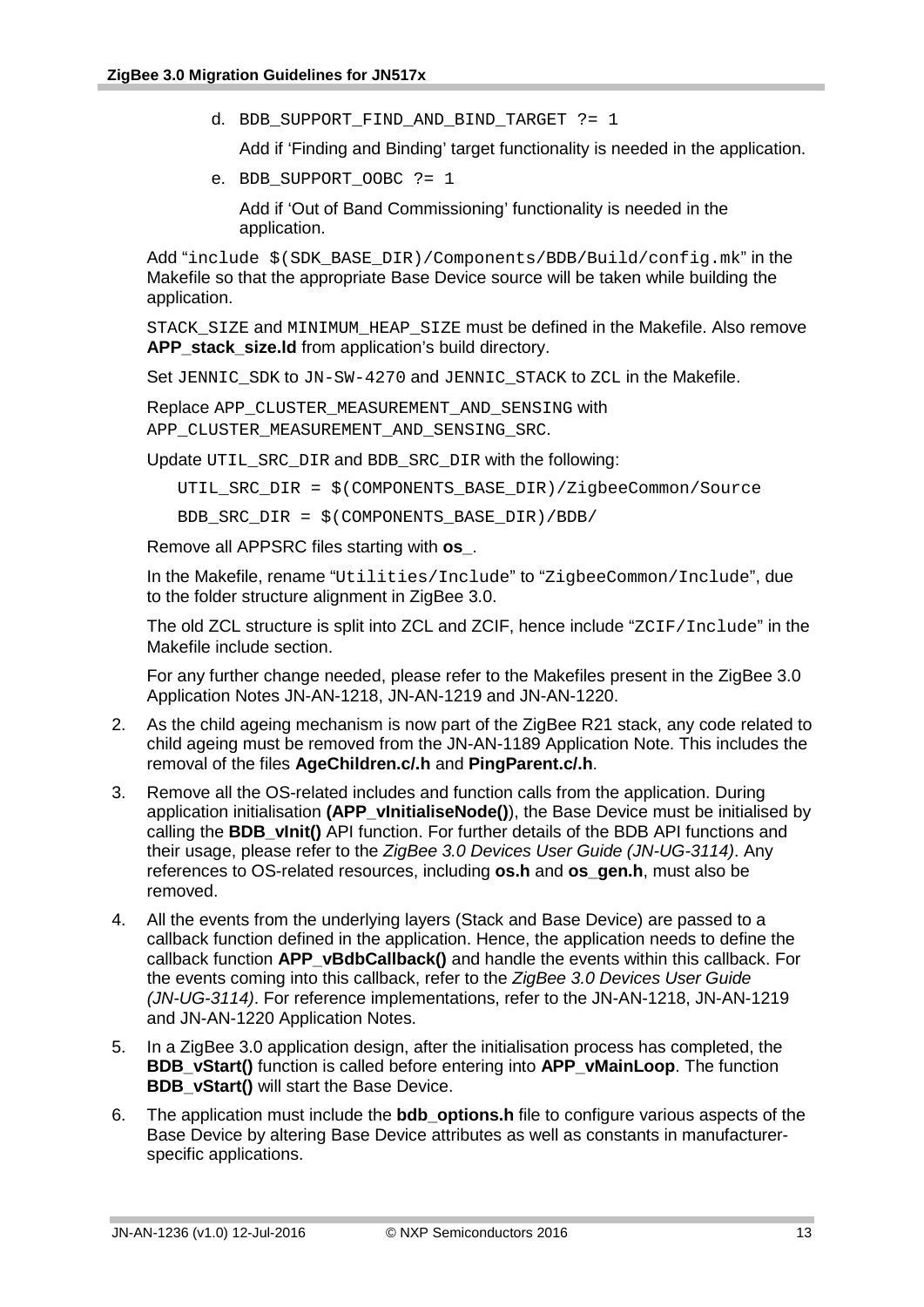Please refer to the *ZigBee 3.0 Devices User Guide (JN-UG-3114)* for information on how to trigger network formation, joining and 'Finding and Binding' on ZigBee 3.0 devices.

### **4.3 Working with Multiple Eclipse Environment**

Application development for the JN517x devices is performed in LPCXpresso, which is an Eclipse-based IDE but is different from BeyondStudio used for JN516x application development. To make sure the same code base can be supported in either development environment, it is recommended that separate projects files are created for each chip family and hence IDE.

The following procedures in Section [4.3.1](#page-13-0) and Section [0](#page-13-1) will help you to create these project files and enable the use of the same source code for different chip variants. You will need to follow both procedures, in BeyondStudio for JN516x and in LPCXpresso for JN517x.

### <span id="page-13-0"></span>**4.3.1 JN516x Project for BeyondStudio**

- 1. Start Windows Explorer and follow the path to the location of the project folder. Under the project folder, create a new project folder, **JN516x**.
- 2. Open BeyondStudio and remove any existing projects that you have imported.
- 3. You already have the JN516x project files, so copy your **.project** and **.cproject** files into your **JN516x** folder.

<span id="page-13-1"></span> **Note:** The build path is now one folder lower. For example, if the build path was  $\S$ {ProjDirPath}/Build/DeviceUnderTest then it should now be \${ProjDirPath}**/../**Build/DeviceUnderTest.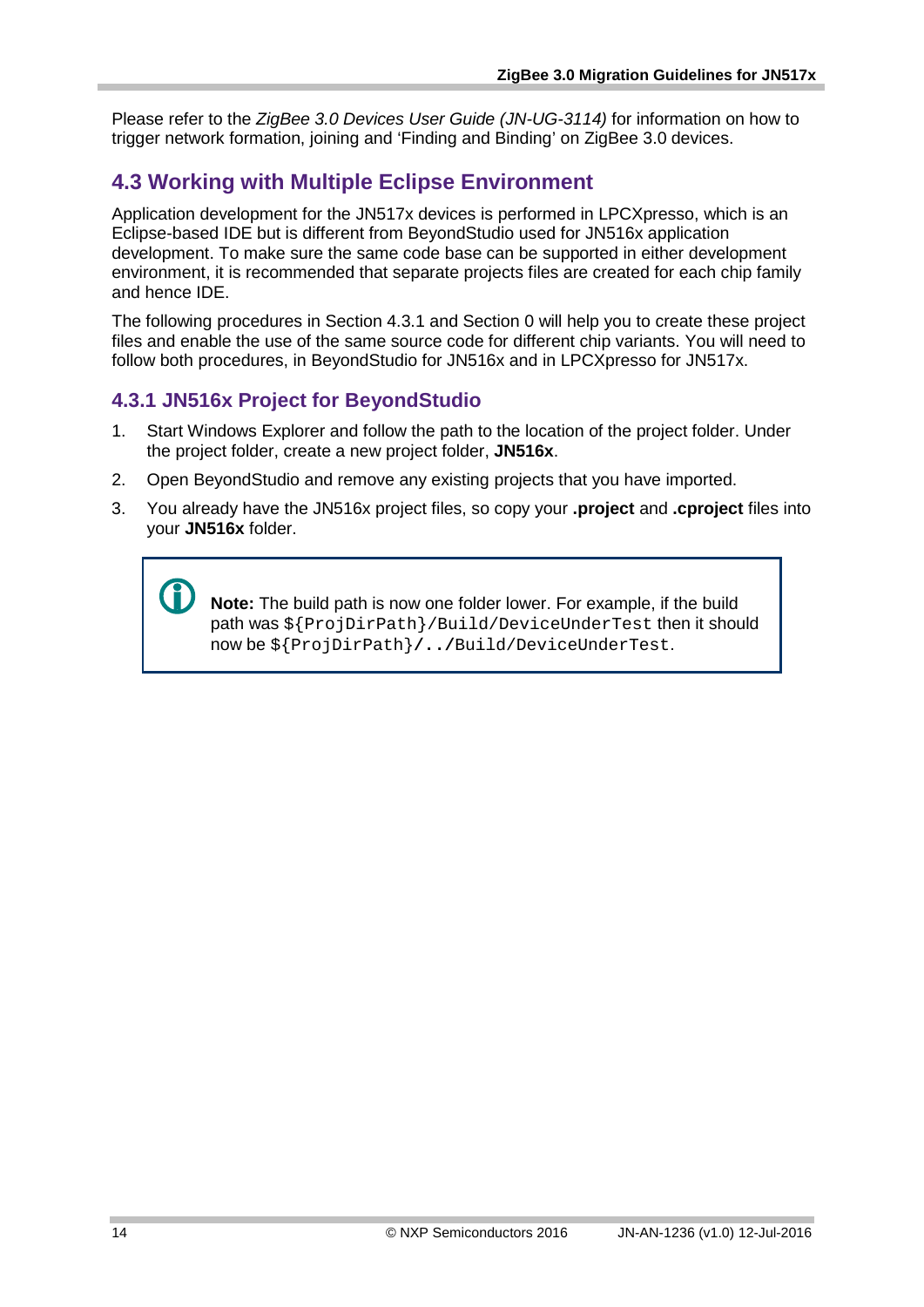### **4.3.2 JN517x Project for LPCXpresso**

- 1. Start Windows Explorer and follow the path to the location of the project folder. Under the project folder, create a new project folder, **JN517x**.
- 2. Open LPCXpresso and remove any existing projects that you have imported.
- 3. Create a C project in LPCXpresso as follows:
	- a) Right-click on the left-hand **Project Explorer** pane.
	- b) Select the menu option **New > C Project** the **C Project** screen appears.
	- c) Fill in the relevant project name (e.g. Dimmable Bulb) in the **C Project** screen.
	- d) Select the location and set the toolchain to NXP MCU Tools, then click **Next**.

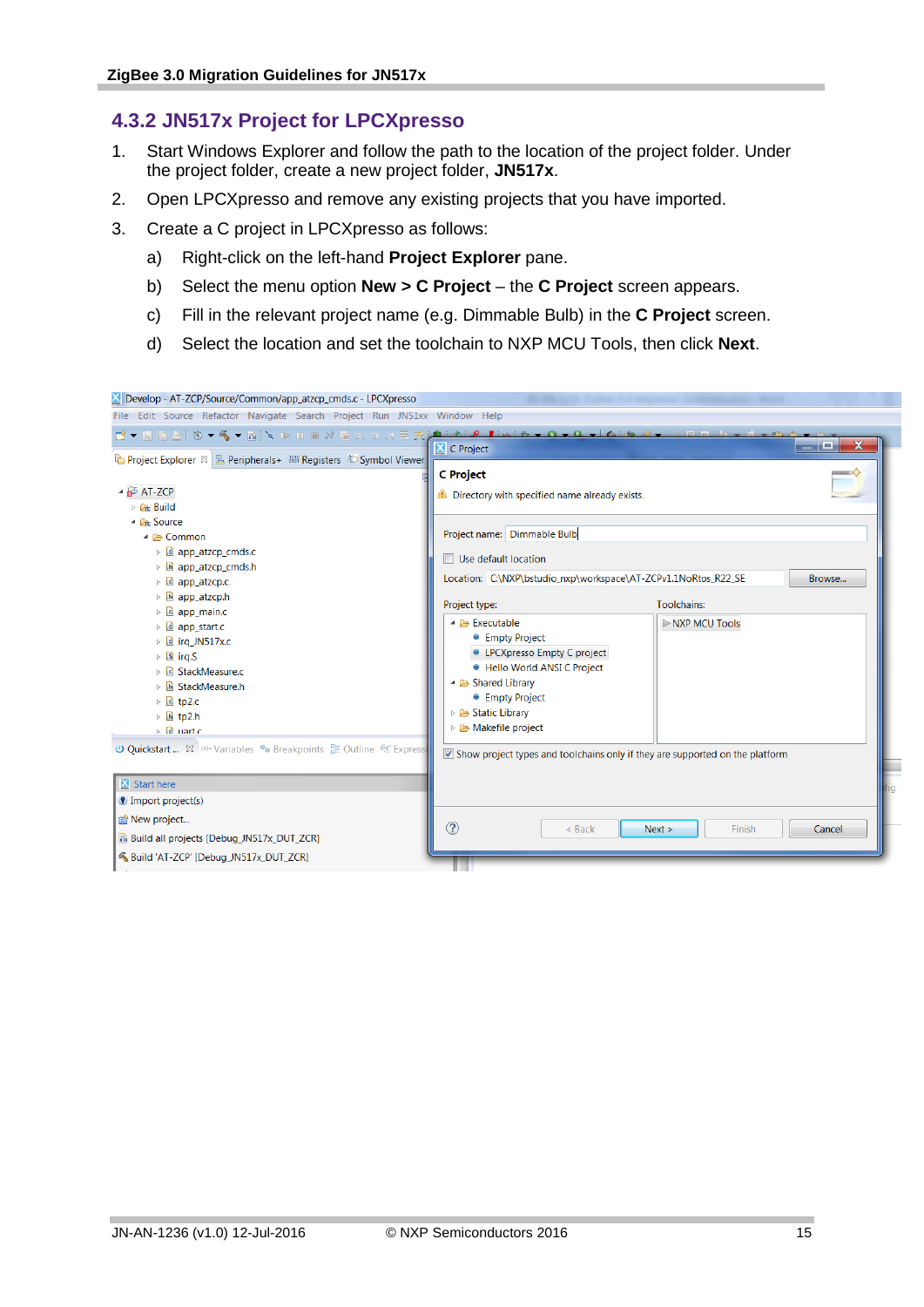4. On the **Select Configurations** screen, select the Debug and Release configurations, then click **Next** – this should create these two build configurations.

| Develop - AT-ZCP/Source/Common/app_atzcp_cmds.c - LPCXpresso                                                           |                                                                                                                                               |              |
|------------------------------------------------------------------------------------------------------------------------|-----------------------------------------------------------------------------------------------------------------------------------------------|--------------|
| File Edit Source Refactor Navigate Search Project Run JN51xx Window Help                                               |                                                                                                                                               |              |
|                                                                                                                        | o.<br>$\mathbf{x}$<br><b>X</b> C Project                                                                                                      |              |
|                                                                                                                        | $\rightarrow$<br><b>Select Configurations</b>                                                                                                 |              |
| $\triangleq$ $\mathbb{R}^5$ AT-ZCP<br><b>E</b> Build                                                                   | Select platforms and configurations you wish to deploy on                                                                                     |              |
| 4 <b>&amp;</b> Source<br>$\triangle$ $\triangle$ Common                                                                | Executable<br>Project type:                                                                                                                   |              |
| <b>E</b> app_atzcp_cmds.c<br><b>A</b> app_atzcp_cmds.h                                                                 | Toolchains:<br><b>NXP MCU Tools</b><br>Configurations:                                                                                        |              |
| ▷ .e app_atzcp.c                                                                                                       | <b>▽ <sup>®</sup></b> Debug<br>Select all                                                                                                     |              |
| <b>h</b> app_atzcp.h<br>$\triangleright$ <b>c</b> app_main.c                                                           | <b>▽ ® Release</b>                                                                                                                            |              |
| $\triangleright$ <b>le app_start.c</b>                                                                                 | Deselect all                                                                                                                                  |              |
| $\triangleright$ <b>c</b> irq JN517x.c                                                                                 |                                                                                                                                               |              |
| $\triangleright$ $\mathbf{S}$ irg. S<br><b>C</b> StackMeasure.c                                                        |                                                                                                                                               |              |
| <b>D In</b> StackMeasure.h                                                                                             | Advanced settings                                                                                                                             |              |
| $\triangleright$ $\blacksquare$ tp2.c                                                                                  |                                                                                                                                               |              |
| ▷ la tp2.h<br>$\triangleright$ $\blacksquare$ and $\blacksquare$                                                       | Use "Advanced settings" button to edit project's properties.                                                                                  |              |
| <b>U Quickstart</b> <sup>23</sup> <sup>(x)=</sup> Variables <sup>●</sup> • Breakpoints E Outline <sup>e</sup> Expressi | Additional configurations can be added after project creation.<br>Use "Manage configurations" buttons either on toolbar or on property pages. |              |
| Start here                                                                                                             |                                                                                                                                               | $\equiv$ Pov |
| <b><i>U</i></b> Import project(s)                                                                                      |                                                                                                                                               |              |
| ici New project                                                                                                        | $\circledR$<br>$<$ Back<br>Next ><br>Finish<br>Cancel                                                                                         |              |
| Build all projects [Debug_JN517x_DUT_ZCR]                                                                              |                                                                                                                                               |              |
| S Build 'AT-ZCP' [Debug_JN517x_DUT_ZCR]                                                                                |                                                                                                                                               |              |
| Clean 'AT-ZCP' [Debug JN517x DUT ZCR]                                                                                  |                                                                                                                                               |              |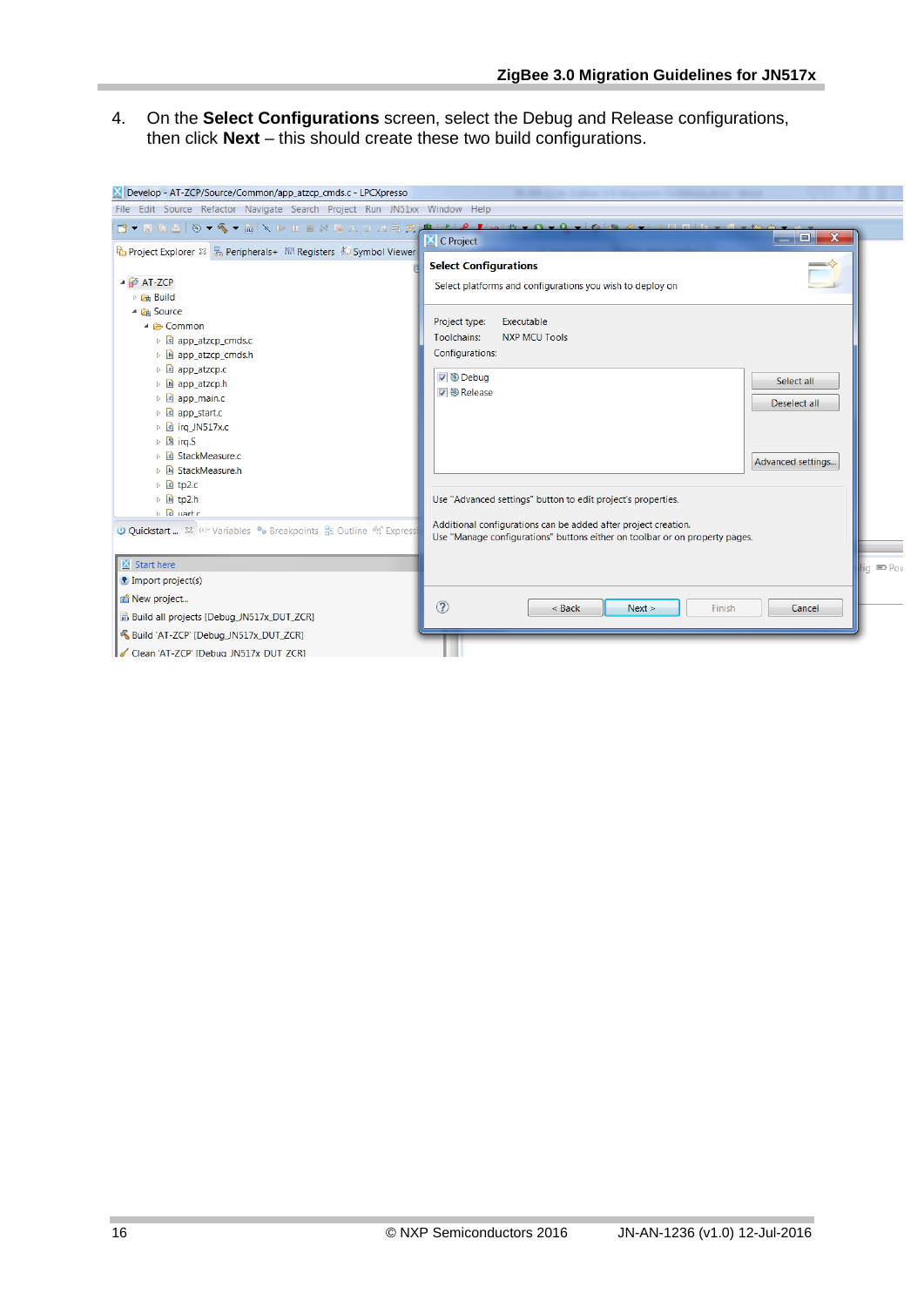- 5. Select the MCU chip family for the debugger as follows:
	- a) In the **Project Explorer** pane, right-click on the project and select **Properties** from the drop-down menu.
	- b) In the resulting **Properties** screen, navigate to **MCU settings** under **C/C++ Build**.
	- c) In the **Target** pane, select the target chip type (e.g. JN5179).
	- d) Click **Apply** and then **OK**.

| Develop - AT-ZCP/Source X Properties for JN-AN-1218-Zigbee-3-0-Light-Bulb |                                             |                                |                                  |            |           | o<br>$\mathbf{x}$                           |
|---------------------------------------------------------------------------|---------------------------------------------|--------------------------------|----------------------------------|------------|-----------|---------------------------------------------|
| File Edit Source Refacto<br>$1 - 1 - 1$                                   | type filter text                            | <b>MCU</b> settings            |                                  |            |           | $\langle \rangle = \rangle + \rightarrow +$ |
| La Project Explorer 8 % B P                                               | Resource<br><b>Builders</b>                 | Target                         |                                  |            |           |                                             |
|                                                                           | $\triangle$ C/C++ Build                     | <b>NXP JN5179</b>              |                                  |            |           | A                                           |
| $\triangleright$ $\stackrel{\sim}{\mathbf{B}}$ AT-ZCP                     | <b>Build Variables</b>                      | > Generic-M0                   |                                  |            |           | $\equiv$                                    |
| $\triangleright$ $25$ AT-ZLO                                              | Environment                                 | > Generic-M0plus               |                                  |            |           |                                             |
| <b>S</b> JN-AN-1218-Zigbee-3                                              | Logging                                     | > Generic-M3                   |                                  |            |           |                                             |
|                                                                           | <b>MCU</b> settings                         | > Generic-M4                   |                                  |            |           |                                             |
|                                                                           | <b>Settings</b>                             | $\triangle$ JN517x             |                                  |            |           |                                             |
|                                                                           | <b>Tool Chain Editor</b><br>> C/C++ General | <b>JN5174</b><br><b>JN5178</b> |                                  |            |           |                                             |
|                                                                           | <b>Project References</b>                   | JN5179                         |                                  |            |           |                                             |
|                                                                           | <b>Refactoring History</b>                  | $>$ LPC1102                    |                                  |            |           |                                             |
|                                                                           | <b>Run/Debug Settings</b>                   | $>$ LPC112 $x$                 |                                  |            |           |                                             |
|                                                                           |                                             | <b>IDOMA</b>                   |                                  |            |           | $\overline{\phantom{a}}$                    |
|                                                                           |                                             |                                | Target architecture: cortex-m3   |            |           |                                             |
|                                                                           |                                             |                                | Memory details (JN5179)          |            |           |                                             |
|                                                                           |                                             |                                | Default flash driver: JN517x.cfx |            |           |                                             |
|                                                                           |                                             | <b>Type</b>                    | Name                             | Alias      | Location  | <b>Size</b>                                 |
|                                                                           |                                             | Flash                          | Flash512                         | Flash      | 0x80000   | 0x80000                                     |
|                                                                           |                                             | <b>RAM</b>                     | <b>RAM32</b>                     | <b>RAM</b> | 0x2000000 | 0x8000                                      |
| <b>U</b> Quickstart <sup>23</sup> (x)= Varia                              |                                             |                                |                                  |            |           |                                             |
| $\mathbf{\Sigma}$ Start here                                              |                                             | Edit                           |                                  |            |           |                                             |
| <i>Import project(s)</i>                                                  |                                             |                                |                                  |            |           |                                             |
| New project                                                               |                                             |                                |                                  |            |           | <b>Refresh MCU Cache</b>                    |
| <b>Build all projects [Dimmill</b>                                        |                                             |                                |                                  |            |           | <b>Restore Defaults</b><br>Apply            |
| Build 'JN-AN-1218-Zigb                                                    |                                             |                                |                                  |            |           |                                             |
| Clean 'JN-AN-1218-Zigh                                                    | $\circled{?}$                               |                                |                                  |            |           | OK<br>Cancel                                |
| 梦 Debug 'JN-AN-1218-Zig                                                   |                                             |                                |                                  |            |           |                                             |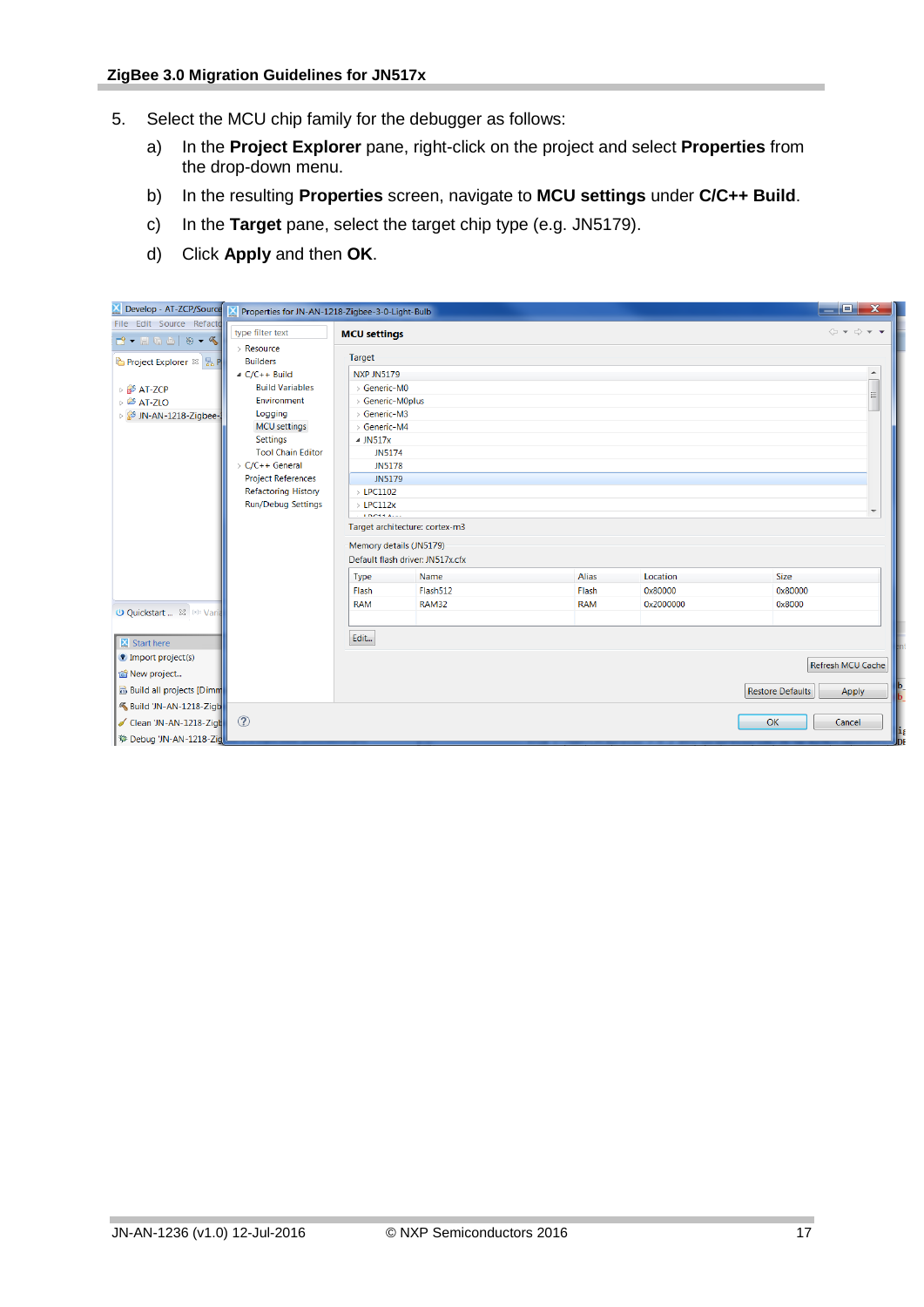- 6. Once the project is created, create the link to your source, as follows.
	- a) In the **Project Explorer** pane, select and right-click on the newly created project (e.g. Dimmable Bulb).
	- b) From the drop-down menu, select **New > Folder** and on the resulting screen click **Advanced**.
	- c) Select the radio button **Link to alternate location** and then select the source folders or build folders that you normally have in your project. This creates a link to the existing file system location rather than create a new location, so that editing it in one build configuration will automatically edit it in the other one.

| Develop - JN-AN-1229-ZPS-Application-Template/AN1229_ZBP_Coordinator/Build/Makefile - LPCXpresso                                        |                                                                                                                                                                                                                    | 一回 2                                                                                                                                                  |
|-----------------------------------------------------------------------------------------------------------------------------------------|--------------------------------------------------------------------------------------------------------------------------------------------------------------------------------------------------------------------|-------------------------------------------------------------------------------------------------------------------------------------------------------|
| File Edit Navigate Search Project Run JN51xx Window Help                                                                                |                                                                                                                                                                                                                    |                                                                                                                                                       |
|                                                                                                                                         | B-JAAL 0 - 4 - 3 A - 1 - 2 E - 0 - - 7 T C 3 A T + 0 - 0 - 4 - 0 B + - 0 A + 0 B + - 0 A + - 0 A + -<br>Quick Access                                                                                               | B   K Devel                                                                                                                                           |
| Projec. 33 & Periph IIII Regist & Symb = 0                                                                                              | $\Box$ x<br>New Folder                                                                                                                                                                                             |                                                                                                                                                       |
| 日军。<br>& AT-GP-NoRTOS<br>$\rightarrow$ $25$ AT-ZCP<br>ØAT-ZLO                                                                           | Folder<br>Create a new folder resource.                                                                                                                                                                            | $= 5t - rt$<br>Header.sOTA Ima<br>Header.sOTA_Ima                                                                                                     |
| 5 JN-AN-1216-Zigbee-3-0-IoT-ControlBridge                                                                                               | Enter or select the parent folder.                                                                                                                                                                                 | Header.sOTA_Ima                                                                                                                                       |
| JN-AN-1218-Zigbee-3-0-Light-Bulb<br>- S JN-AN-1229-ZPS-Application-Template                                                             | JN-AN-1229-ZPS-Application-Template                                                                                                                                                                                | Header.sOTA Ima<br>Header.sOTA_Ima                                                                                                                    |
| <b><i>D</i></b> Includes<br>La AN1229_ZBP_Coordinator<br>> De AN1229 ZBP Router<br>> © AN1229 ZBP SleepingEndDevice<br><b>Ex</b> Common | $A$ $\circ$<br><b>B</b> AT-GP-NoRTOS<br>$5.45$ AT-ZCP<br>$547-710$<br>IN-AN-1216-Zigbee-3-0-loT-ControlBridge<br>M-AN-1218-Zigbee-3-0-Light-Bulb<br>M-AN-1229-ZPS-Application-Template                             | Header.sOTA_Ima<br>Header.sOTA_Ima<br>Header.sOTA_Ima<br>Header.sOTA Ima<br>Header.sOTA Ima<br>Header.sOTA Ima<br>Header.sOTA Ima<br>onsePayload.u8St |
| $\leftarrow$<br>$+111$<br>O Quic 23 00 Vari % Bre E Outl % Exp. " E                                                                     | Folder name: Build                                                                                                                                                                                                 | onsePavload.uMe-<br>onsePayload.uMe<br>onsePayload.uMe                                                                                                |
| $\mathcal{E}$<br><b>Ed</b> Start here<br>Ħ.<br><b>Ed Extras</b>                                                                         | << Advanced<br><b>C</b> Use default location<br><sup>1</sup> <b>C</b> <sub>r</sub> Folder is not located in the file system (Virtual Folder)<br><b>O</b> C <sub>R</sub> Link to alternate location (Linked Folder) | $/$ $u8T$<br>$\rightarrow$<br><b>COL</b><br>$\neq 0 + n$                                                                                              |
|                                                                                                                                         | C:\NXP\LPCXpresso_7.9.2_493\Ipcxpresso\workspace\JN-AN-1229-ZPS-Application-Template\Build<br><b>Variables</b><br>Browse                                                                                           |                                                                                                                                                       |

7. Create a multiple build configuration. To do this, right-click on the **Project Explorer** pane, then select **Properties >C/C++ Build** and edit the configuration. In LPCXpresso, you need to select the relevant toolchain, which should be NXP MCU Tools - this is done by selecting **Tool Chain Editor** under **C/C++ Build**. You can add a new build configuration using the **Manage Configuration** button and then edit the selected configuration, rename it or create a new configuration based on an existing one.

> **Note:** The build path is now one folder lower. For example, if the build path was \${ProjDirPath}/Build/DeviceUnderTest then it should now be \${ProjDirPath}**/../**Build/DeviceUnderTest.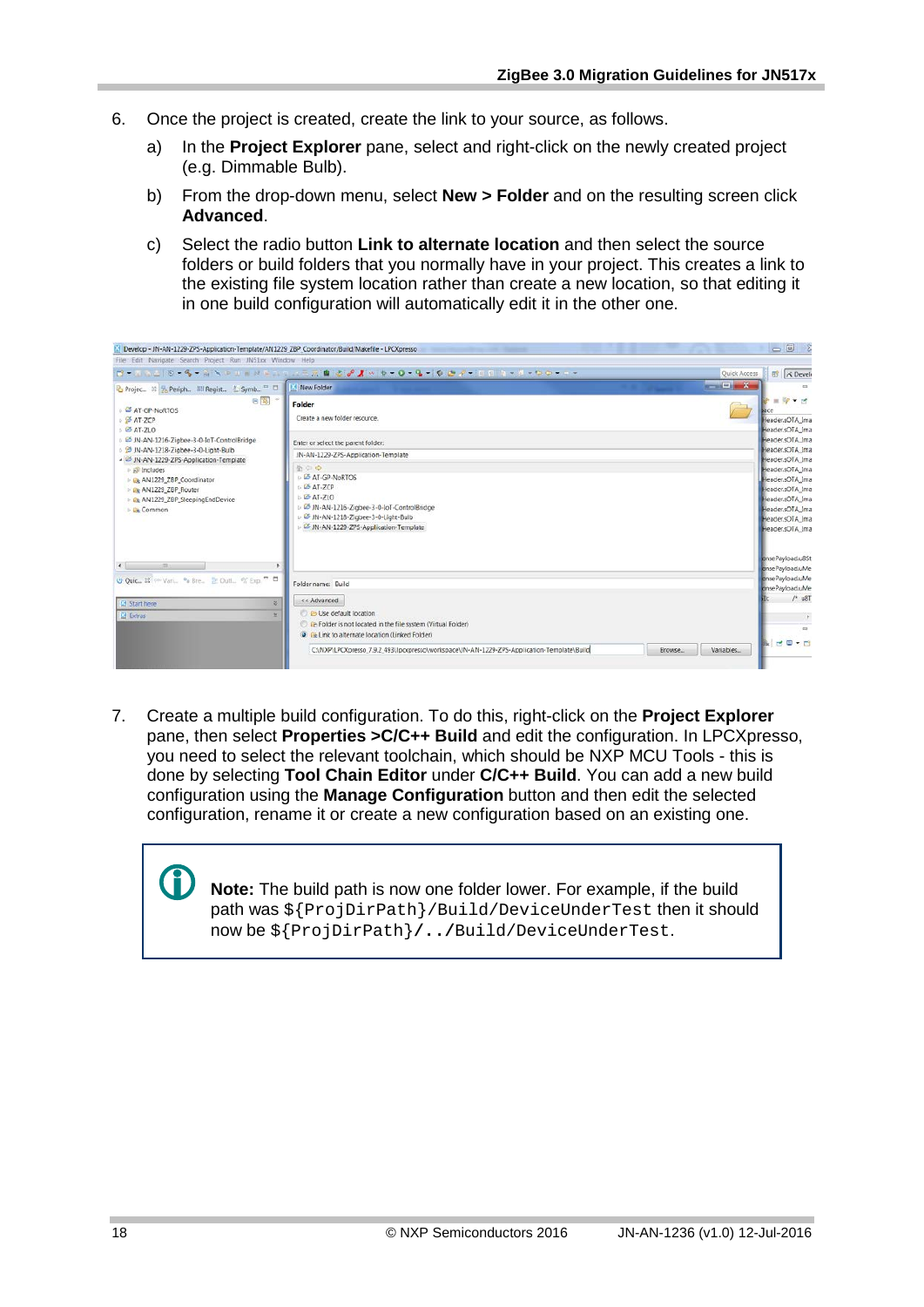### **4.4 Changes to the Makefiles**

The JN517x chips have a different CPU core from the previous JN51xx chips. The Makefile should reflect the change in chip family and device-specific build and compile options.

The required CPU stack size and heap size need to be defined using the following variables:

**STACK\_SIZE** = 6000 **MINIMUM HEAP SIZE = 2000** 

Any reference to **APP\_STACK\_SIZE.Id** must be removed.

The Makefile must define:

```
ifeq ($(JENNIC_CHIP_FAMILY),JN517x)
JENNIC_SDK ?= JN-SW-4270
ENDIAN ?= LITTLE_ENDIAN_PROCESSOR
endif
```
Link time optimisation must be disabled and hence the following flag must be defined:

DISABLE\_LTO=1

The exception handlers can be pulled into the build using:

```
APPSRC += port_JN517x.c
```
The registration of the custom MAC interrupt handler must also be done, as shown below:

```
ifeq ($(JENNIC_CHIP_FAMILY),JN517x)
INTERRUPT_HANDLER_BBC = zps_isrMAC
LDFLAGS += -Wl,-u$(INTERRUPT_HANDLER_BBC) -Wl,-
defsym,vAHI_IntHandlerBbc_select=$(INTERRUPT_HANDLER_BBC)
endif
```
The legacy application builds required each function to have its own section and required these sections to be pulled explicitly into the build. The following lines in the Makefile:

```
$(TARGET)_$(JENNIC_CHIP)$(BIN_SUFFIX).bin: 
$(TARGET)_$(JENNIC_CHIP)$(BIN_SUFFIX).elf 
      $(info Generating binary ...)
      $(OBJCOPY) -j .version -j .bir -j .flashheader -j .vsr_table -j 
.vsr handlers -j .rodata -j .text -j .data -j .bss -j .heap -j .stack -S -O binary
$< $@
```
must be changed to:

```
$(TARGET)_$(JENNIC_CHIP)$(BIN_SUFFIX).bin: 
$(TARGET)_$(JENNIC_CHIP)$(BIN_SUFFIX).elf 
      $(info Generating binary ...)
      $(OBJCOPY) -S -O binary $< $@
```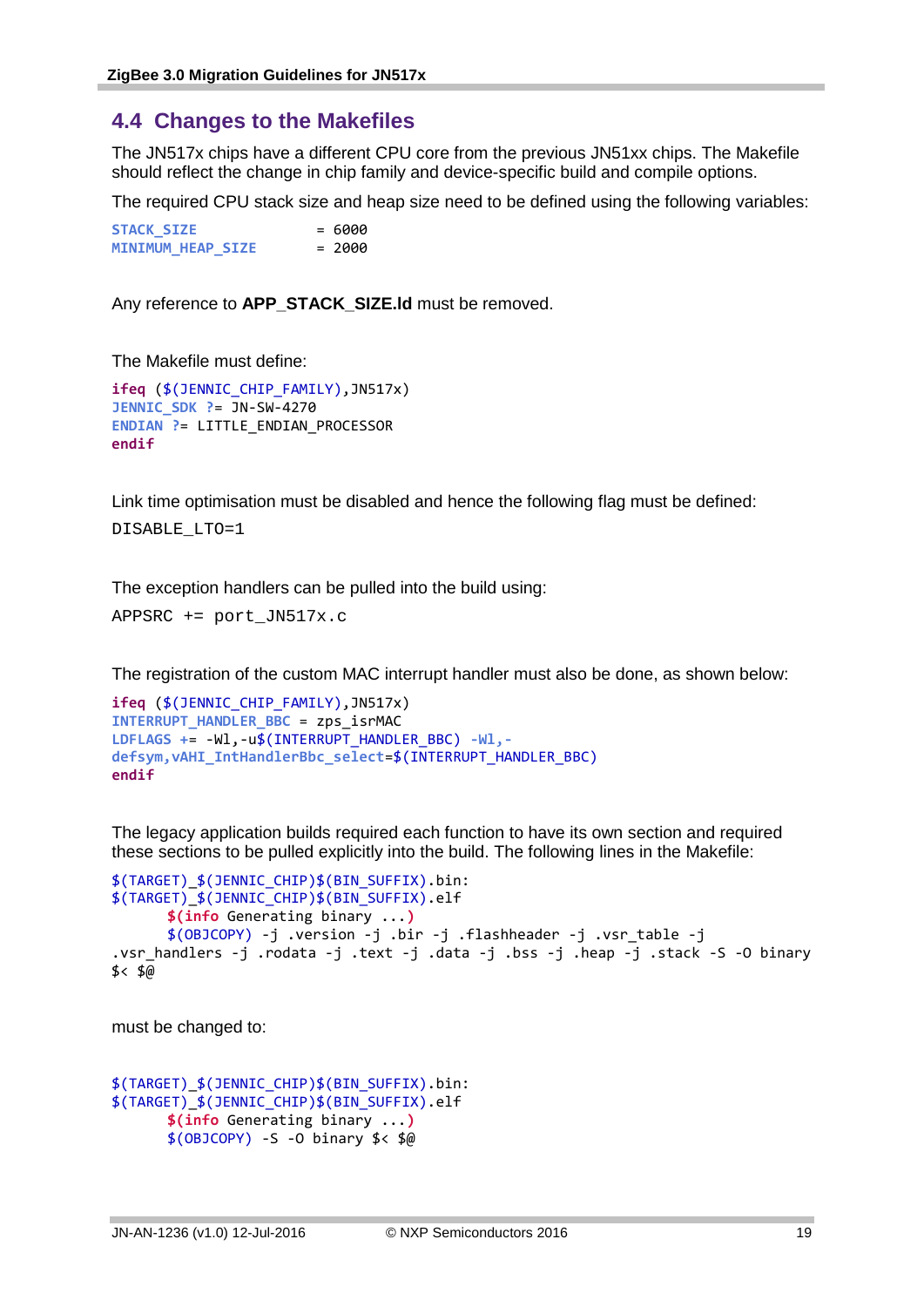# **5 Related Documents**

The following manuals will be useful in developing custom applications based on this Application Note:

- ZigBee 3.0 Stack User Guide [JN-UG-3113]
- ZigBee 3.0 Devices User Guide [JN-UG-3114]
- ZigBee Cluster Library (for ZigBee 3.0) User Guide [JN-UG-3115]
- JN51xx Core Utilities User Guide [JN-UG-3116]
- JN517x Integrated Peripherals API User Guide [JN-UG-3118]
- JN517x LPCXpresso Installation and User Guide [JN-UG-3109]

All the above manuals are available as PDF documents from the  $ZigBee$  3.0 page of the NXP web site.